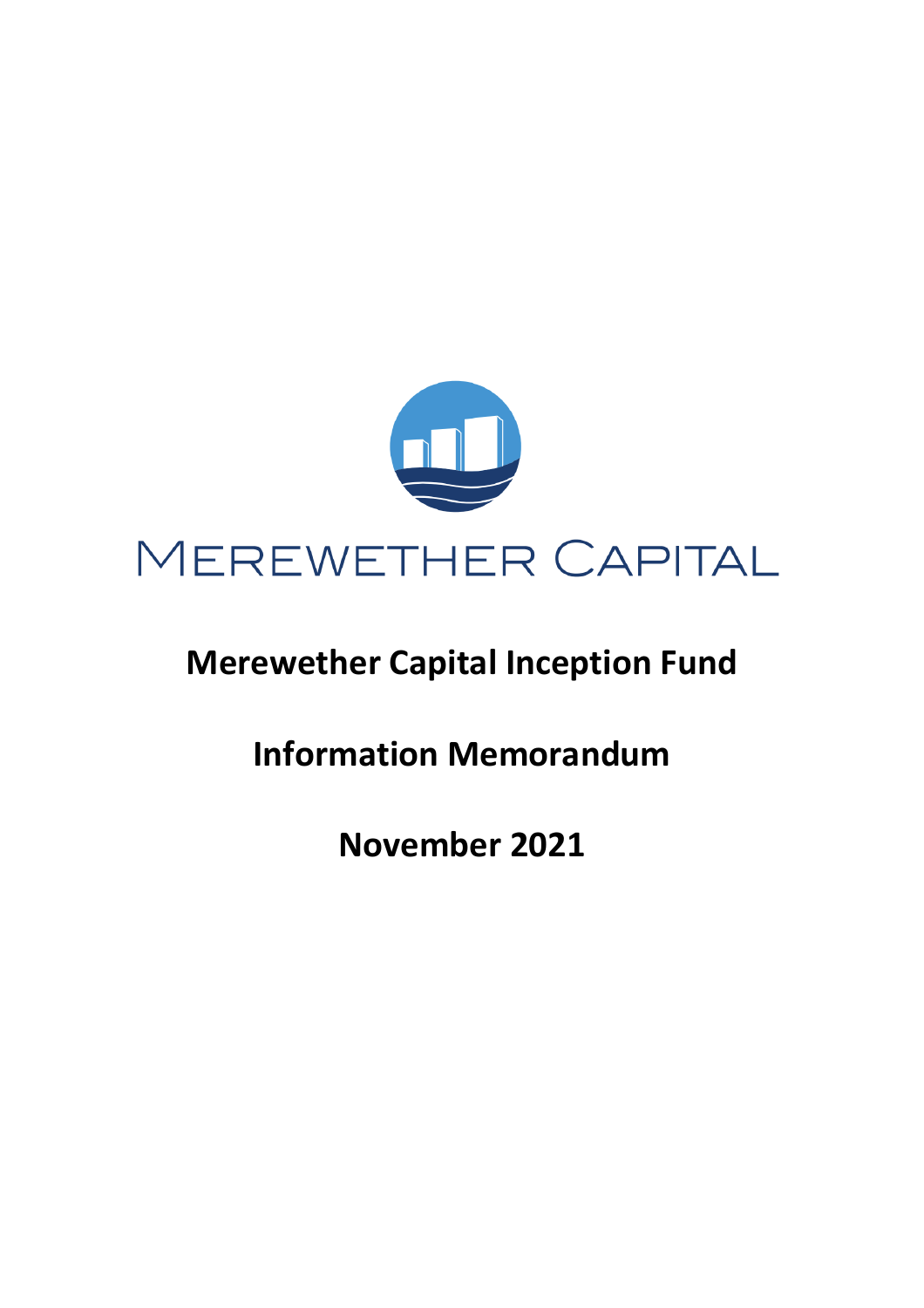

This Information Memorandum ("IM") has been prepared and issued by Merewether Capital Management Pty Ltd (ACN 652 394 968) (CAR No. 001292724) ("the Investment Manager") in connection with a proposed opportunity to invest in the **Merewether Capital Inception Fund** ("Opportunity"). Evolution Trustees Limited (ACN 611 839 519, AFSL 486217) ("the Trustee") is the trustee of the Merewether Capital Inception Fund. You must read this important notice if you have been provided with and intend to read this IM. By accepting this IM, you accept that it is provided on the terms and conditions of this notice.

#### **Summary Information**

This IM contains summary information about the Trustee, Investment Manager and the Opportunity to assist with your own evaluation of the Opportunity. This information is of a general nature and does not purport to be complete, nor does it contain all the information which a prospective investor should consider when making an investment decision, or that would be required in a prospectus or product disclosure statement prepared in accordance with the requirements of the *Corporations Act 2001* (Cth) ("Act").

#### **Not an offer**

This IM is not a prospectus, product disclosure statement or other offering document under Australian law (and will not be lodged with ASIC) or any other law. This IM is for information purposes only and is not an invitation or offer of securities for subscription, purchase or sale in any jurisdiction.

#### **Not investment advice**

This IM does not constitute investment or financial product advice nor any recommendation to invest in the Opportunity. It is not intended to be used on the basis for making a financial decision, nor is it intended to constitute legal, tax, or accounting advice or opinion. Any references to, or explanations of, legislation, regulatory issues, benefits, or any other legal commentary are indicative only, do not summarise all relevant issues and are not intended to be a full explanation of a particular matter. Relevant parties should conduct their own enquiries and investigations regarding any investment and should seek their own professional advice on the legal, financial, accounting, taxation, and other consequences of investing in the Opportunity.

The IM has been prepared without taking into account your investment objectives, financial situation or particular needs. No reliance may be placed for any purpose whatsoever on the information contained in the IM or on its accuracy or completeness. Any reliance on this communication could potentially expose you to a significant risk of losing all of the funds invested by you in the Opportunity and incurring by you of additional liability.

#### **Investment Risk**

An investment in securities is subject to known and unknown risks, some of which are beyond the control of the Trustee and the Investment Manager, including possible loss of income and principal invested. Neither the Company nor the Investment Manager guarantees any particular rate of return or the performance of in respect of the Opportunity, nor does it guarantee the repayment of capital from the Opportunity or any particular tax treatment. You should have regard to the risk factors outlined in this IM when making any investment decision.

### **Forward looking statements**

The IM contains forward looking statements which are identified by words such as "may", "could", "believes", "estimates", "expects", "forecasts", "intends", and other similar words that involve risks and uncertainties. You should be aware that such statements are only estimates or predictions, which may be based on subjective judgments and assumptions as to future events, which may or may not occur and which are subject to inherent risks and uncertainties, many of which are beyond the control of the Company and the Investment Manager. Actual events or results may differ materially from the events or results expected or implied in any forward-looking statement. No representation or warranty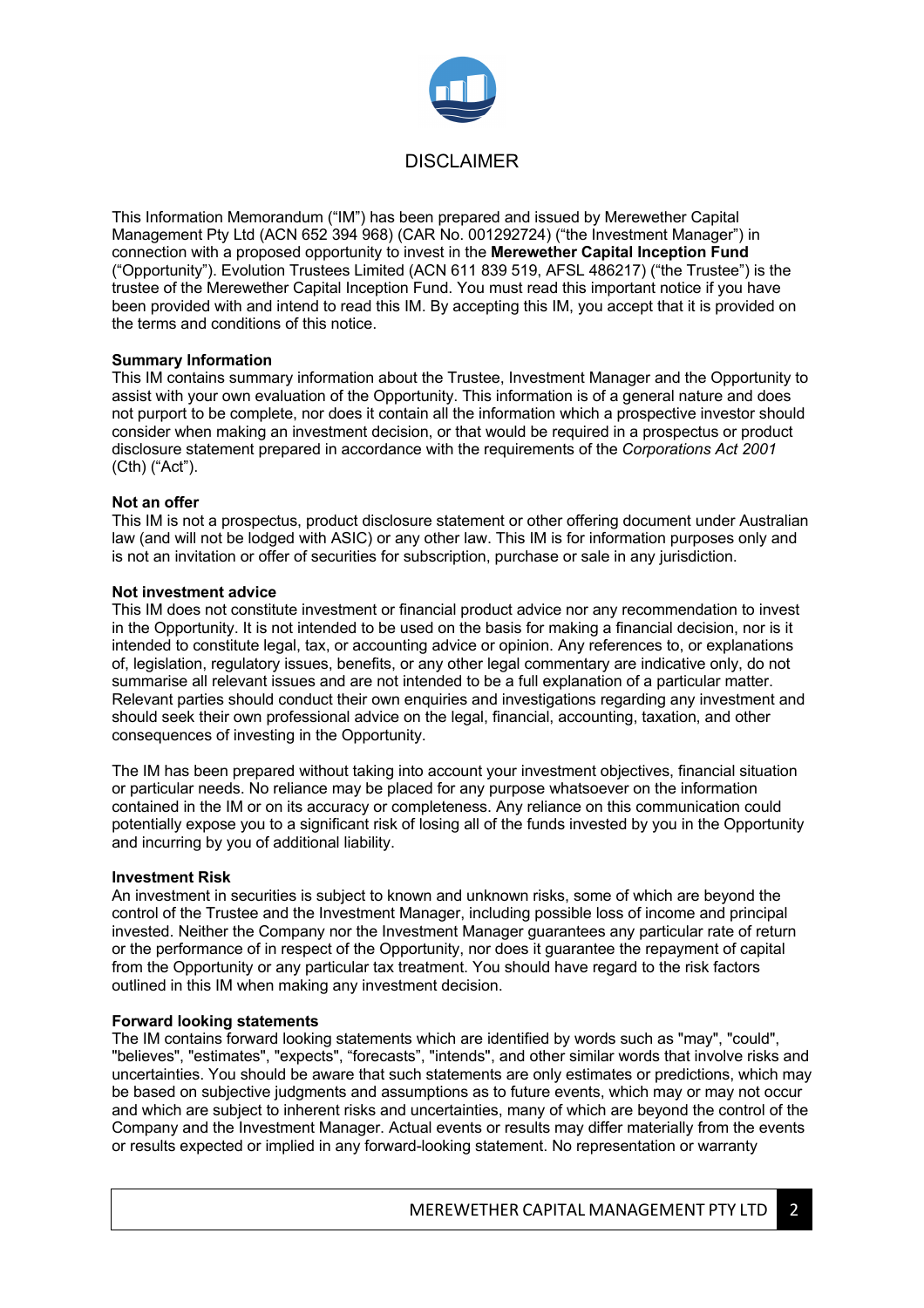

(whether express or implied) is made as to the accuracy or likelihood of fulfilment of any forwardlooking statement.

#### **Past performance**

You should note that past performance, including past share price performance and pro forma historical information in this IM is given for illustrative purposes only and cannot be relied upon as an indicator of (and provides no guidance as to) future performance including future price performance of the Opportunity. This historical information includes unaudited and/or pro forma historical information, which is not represented as being indicative of the Company's or Investment Manager's views on the future financial condition and/or performance of any entity.

#### **Disclaimers**

None of the Company, the Investment Manager, their shareholders, related entities, associates, officers, employees, agents, independent contractors, and advisors ("Parties") make or give any representation, warranty or guarantee, whether express or implied, that the information contained in this IM and any further information provided by the Parties ("Information") is complete, accurate or reliable (including that it has been or will be audited or independently verified). This includes, without limitation, any historical financial information, estimates, forecasts and projections and any other financial information derived from the Information.

The Investment Manager and their related entities may also participate in the Opportunity on the same terms and with the same rights as other investors in the Merewether Capital Inception Fund.

To the maximum extent permitted by law, no liability (including without limitation, any liability arising out of mistakes, omissions, misstatements, misrepresentations in the IM or out of any other fault or negligence) is accepted by the Parties for any loss, cost or damage suffered or incurred as a result of the reliance on such information, projections, opinions or beliefs.

The information in this IM remains subject to change without notice. The Company reserves the right to withdraw the Opportunity without notice. The Parties undertake no obligation to provide any recipient with access to any additional information or to notify any recipient or any other person of any matter arising or coming to its notice after the date the IM was issued.

You represent, warrant, and agree that you have not relied on any statements made by any of the Parties in relation to the Opportunity.

#### **Financial data**

All dollar values are in Australian dollars (A\$), unless otherwise stated. Financial data is presented at actual foreign exchange rates, unless otherwise stated. A number of figures, amounts, percentages, estimates, calculations of value and fractions in this IM are subject to the effect of rounding. Accordingly, the actual calculations of these figures may differ from figures set out in this IM. Unless specifically indicated in this IM, the financial information contained in this IM has not been audited, examined or otherwise reviewed in accordance with Australian Accounting Standards.

#### **Distribution restrictions**

Neither the IM, nor any copy of it, may be taken, transmitted into, or otherwise made available in the United States or any jurisdiction where their issuance, distribution or transmission are prohibited under the law of that jurisdiction. Any failure to comply with any such restriction may constitute a violation of relevant local securities laws

#### **Confidentiality**

The IM and the information contained in it are confidential and must be treated as such. It is provided to you solely for use in connection with providing background information in relation to the proposed Opportunity and may only be disclosed to your directors, officers, employees, agents and advisers, who require the IM in order to evaluate the Opportunity. The IM must not be used for any other purpose, disclosed to anyone, copied or referred to without the Company's prior consent.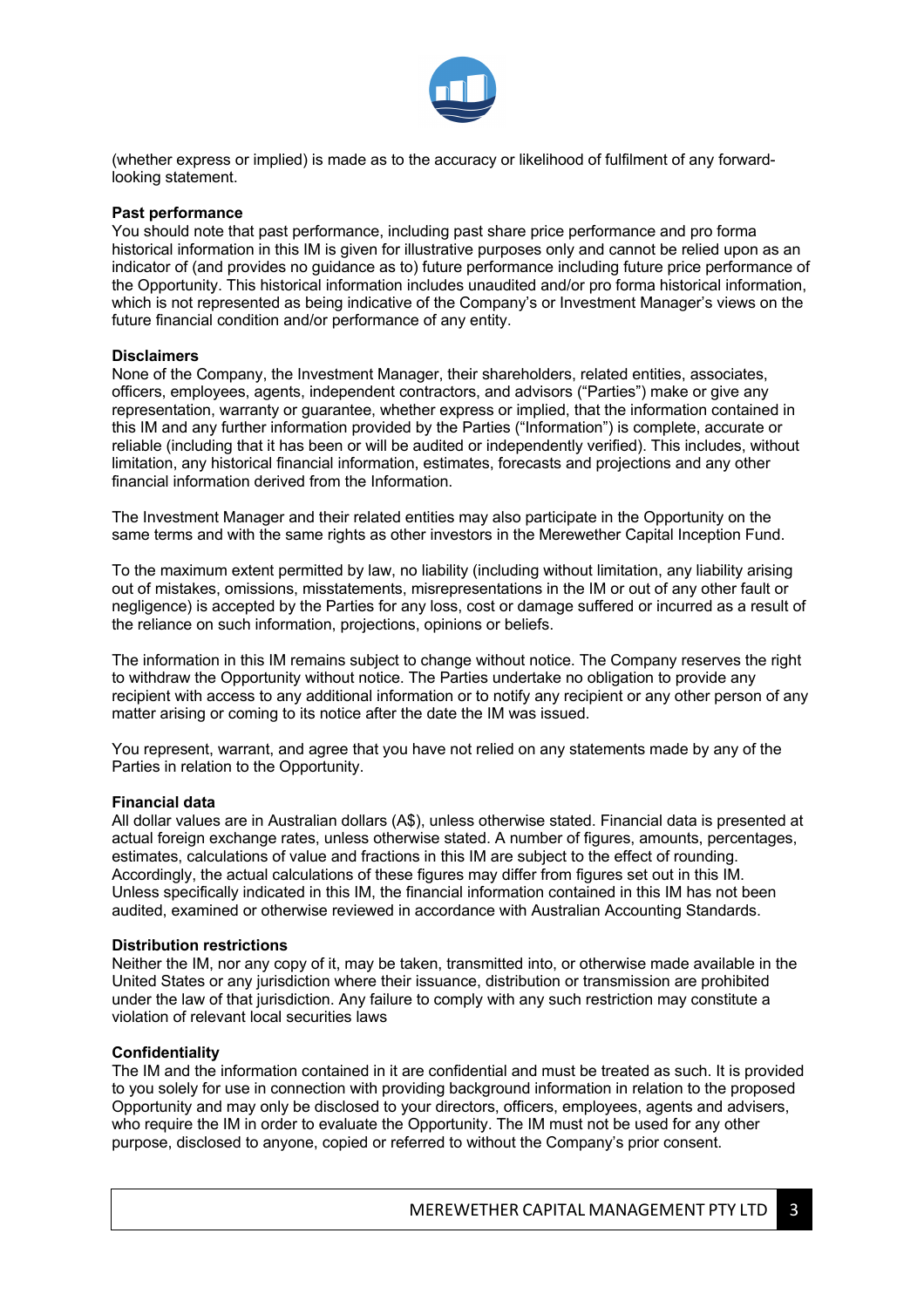

Dear potential investors,

Thank you for considering an investment into the Merewether Capital Inception Fund (the "Fund"). While the Fund will be the culmination of many years of hard work, it also represents the start of a new journey in my investment career and I would be delighted if you would join me on it.

The Fund will be a natural evolution of the investment philosophy and process I have developed through investing in ASX listed small caps for the last decade. This is a space in the market where I believe outsized returns are not only possible but repeatable as companies are under researched by brokers and traditional investment managers.

My investment philosophy can be summed up by the quote from investing legend Peter Lynch when he said, "the person that turns over the most rocks wins the game". There are roughly 1500 businesses listed on the ASX with a market capitalisation of less than \$300m. The sheer number leaves many businesses unnoticed or unloved and creates opportunities for those willing to put in the work and look where others don't.

My investment process focuses on four factors:

- Management ownership
- Growth prospects
- Reasonable valuation
- Simple financial accounts

While simple, in small caps each factor may not be obvious and require significant digging under the surface to understand the true investment potential.

Finally, while I believe I have developed a philosophy and process that delivers outsized returns consistently, investment into the Fund should only be made by investors who understand the risk of investing in a concentrated portfolio of small caps which can be extremely volatile in the short term.

With that in mind, I am seeking more than just investors, but rather people who are willing to be partners in this Fund. A focus on the long term is essential, but also an understanding that volatility isn't just risk, but also the opportunity for great investments. Investors who have these qualities are the greatest asset to a fund as it allows for decisions to be made for the long term without fear of short-term issues.

If you have any further questions about a potential investment into the Merewether Capital Inception Fund, please don't hesitate to call me on 0423 510 004 to discuss.

Yours faithfully,

ft WV

Luke Winchester Portfolio Manager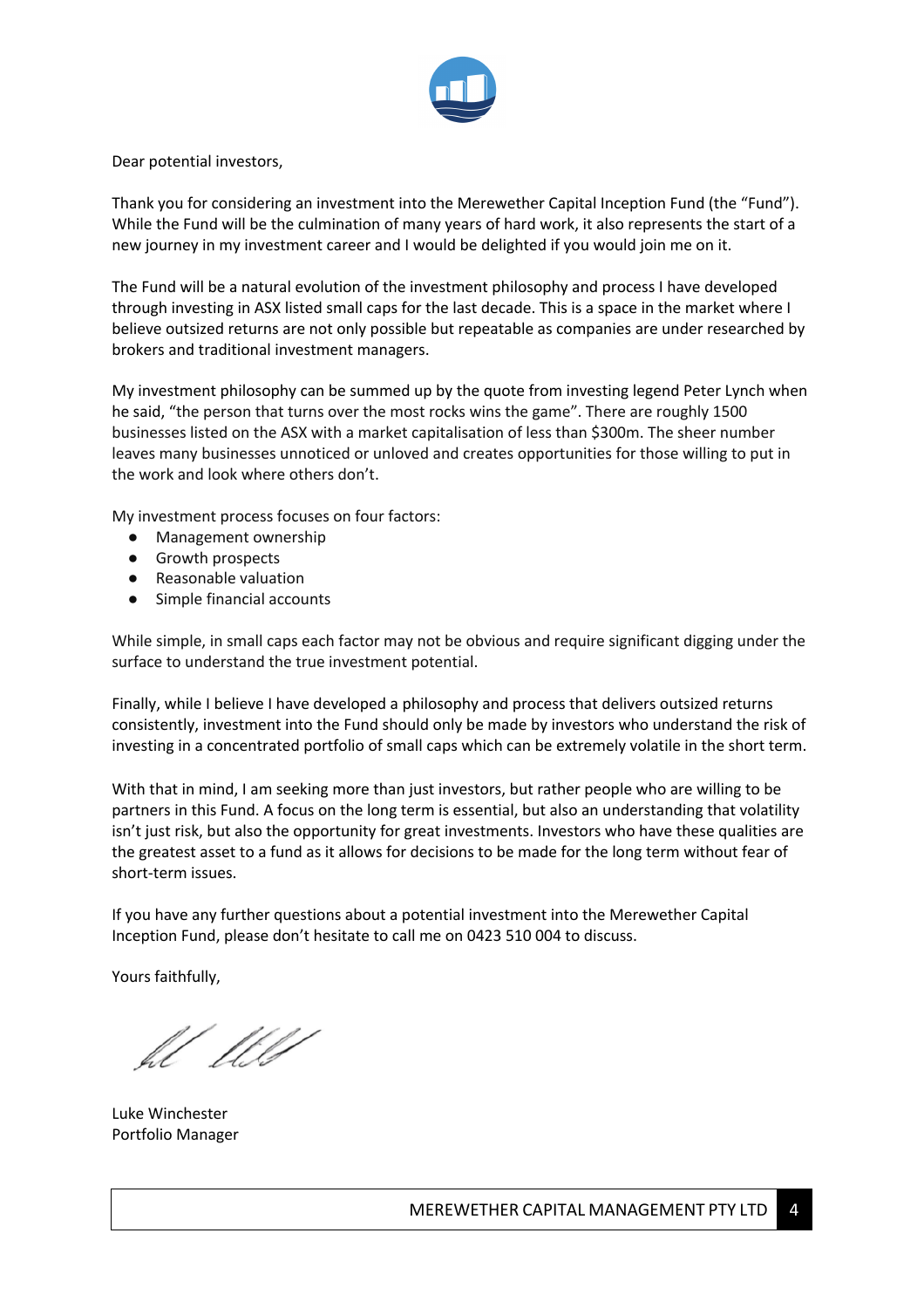

## **Table of Contents**

- **1. Key Features**
- **2. About Merewether Capital Management**
- **3. About Merewether Capital Inception Fund**
- **4. How To Invest**
- **5. Fees and Expenses**
- **6. Risks**
- **7. Tax Information**
- **8. Additional Information**
- **9. Glossary**
- **10. Directory**
- **11. Application Form**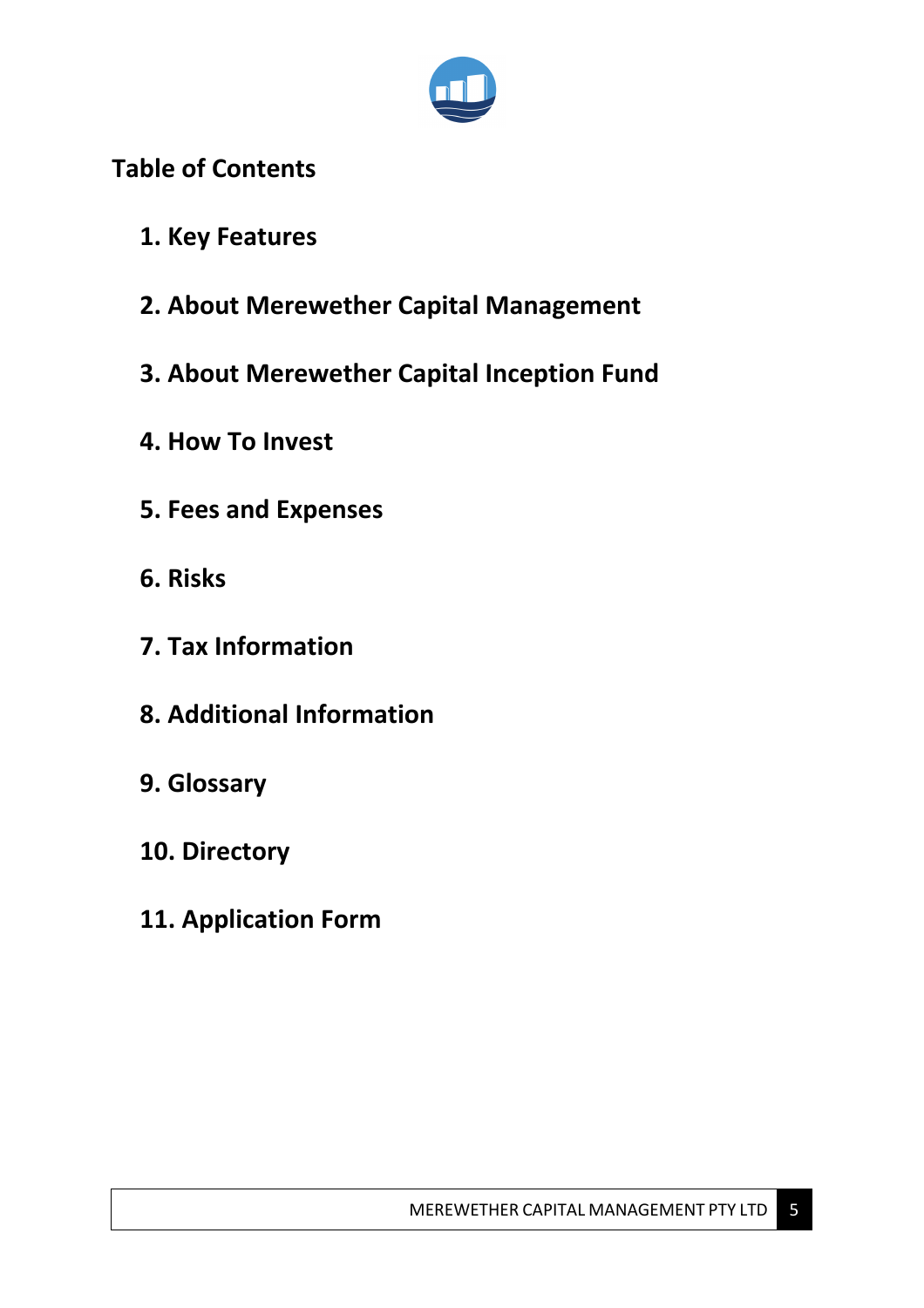

# **Key Features**

| <b>Fund</b>                               | Merewether Capital Inception Fund ("Fund") is an<br>unregistered wholesale managed investment scheme<br>structured as a unit trust.                                                                                                          |
|-------------------------------------------|----------------------------------------------------------------------------------------------------------------------------------------------------------------------------------------------------------------------------------------------|
| <b>Trustee</b>                            | Evolution Trustees Limited AFSL No. 486217 ("Evolution<br>Trustees" or the "Trustee")                                                                                                                                                        |
| <b>Investment Manager</b>                 | Merewether Capital Management Pty Ltd CAR No.<br>001292724 ("Merewether Capital" or the "Investment<br>Manager")                                                                                                                             |
| Custodian, Administrator<br>and Registrar | Mainstream Fund Services ABN 81 118 902 891<br>("Mainstream")                                                                                                                                                                                |
| <b>Fund Objective</b>                     | To outperform an absolute return hurdle of 6% per annum<br>over a rolling 5-year period by investing in undervalued, yet<br>profitable, ASX-listed small and micro-cap companies.                                                            |
| <b>Portfolio Manager</b>                  | Luke Winchester                                                                                                                                                                                                                              |
| <b>Investment Strategy</b>                | Investing in a concentrated portfolio (10-25 positions) of<br>primarily ex-ASX100 listed equities with a focus on<br>profitable, growing small and micro-cap ASX-listed<br>companies.                                                        |
| <b>Investment Horizon</b>                 | 5+ Years                                                                                                                                                                                                                                     |
| <b>Investment Restrictions</b>            | Long only, primarily investing in ex-ASX100 listed equities<br>with the ability to invest in pre-IPO opportunities, with an<br>avoidance of 'speculative' investments, such as resource<br>exploration companies or biotechnology companies. |
| <b>Minimum Investment</b>                 | Initial Investment: A\$50,000 (unless waived at the<br>Investment Manager's discretion)<br>Additional Investment: A\$25,000                                                                                                                  |
| <b>Minimum Redemption</b>                 | A\$25,000, subject to a A\$50,000 minimum balance                                                                                                                                                                                            |
| <b>Buy/Sell Spread</b>                    | 0.25%/0.25%                                                                                                                                                                                                                                  |
| <b>Fees and Expenses</b>                  | Management Fee: 1.5% (plus GST) of the Fund's Net Asset<br>Value calculated and payable monthly in arrears.                                                                                                                                  |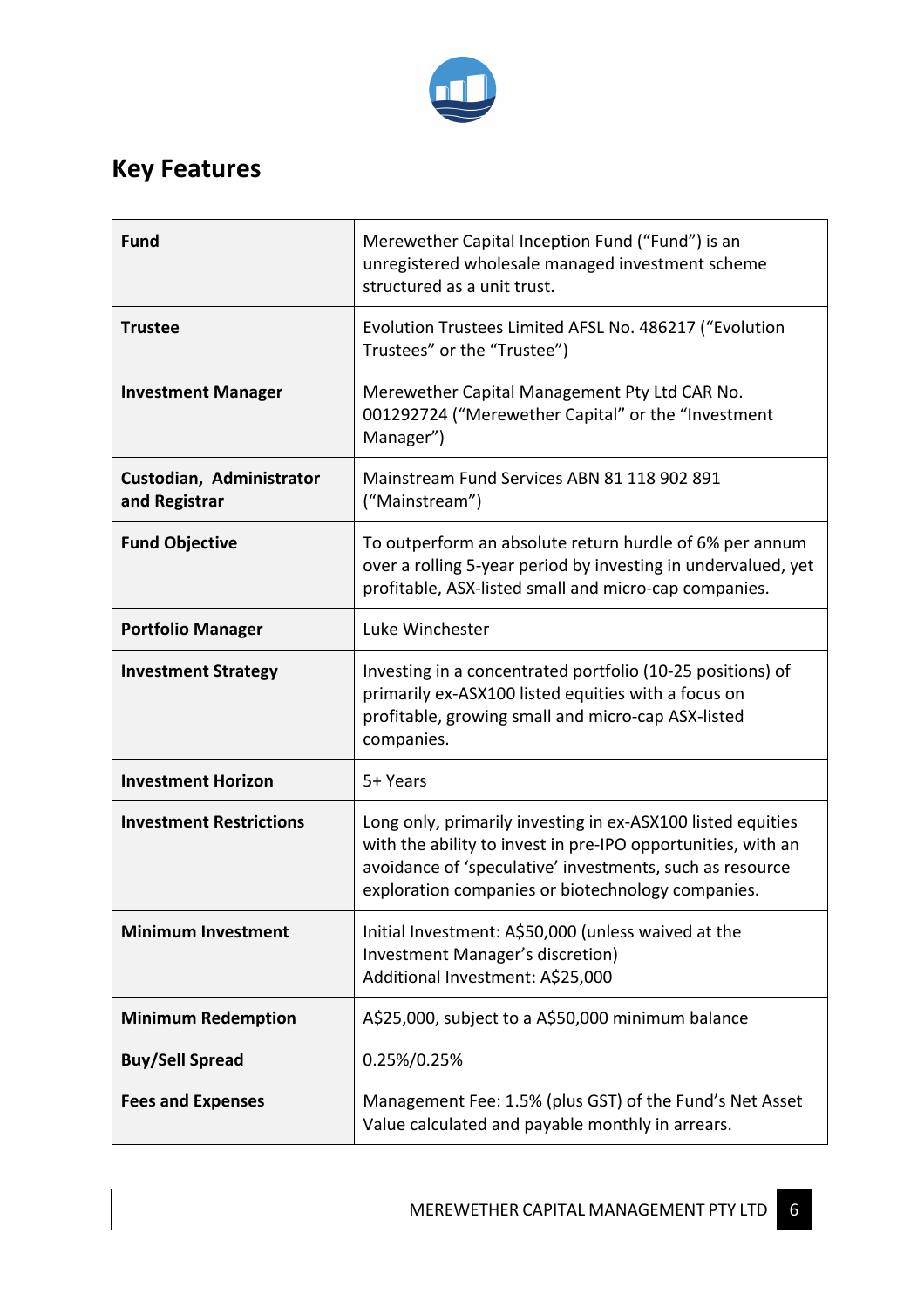

┑

┱

|                              | Performance Fee: 20% (plus GST) of the returns in a<br>performance fee period exceeding the hurdle rate and<br>higher than the previous high watermark.<br>The Fund incurs cost recovery (excluding Trustee fees) to a<br>maximum of 0.50% p.a. (plus GST) of the Fund's Net Asset<br>Value. |
|------------------------------|----------------------------------------------------------------------------------------------------------------------------------------------------------------------------------------------------------------------------------------------------------------------------------------------|
| <b>Hurdle Rate</b>           | 6% p.a. plus management fee accrued.                                                                                                                                                                                                                                                         |
| <b>Application Frequency</b> | Quarterly or 3 Business Days after application monies are<br>received if investing more than \$500,000.                                                                                                                                                                                      |
| <b>Distributions</b>         | Annually on June 30. Distributions are automatically<br>reinvested unless instructed otherwise.                                                                                                                                                                                              |
| <b>Redemptions</b>           | Quarterly on each Redemption Day, being the last Business<br>Day of March, June, September and December. The Trustee<br>may suspend redemptions in accordance with the Trust<br>Deed.                                                                                                        |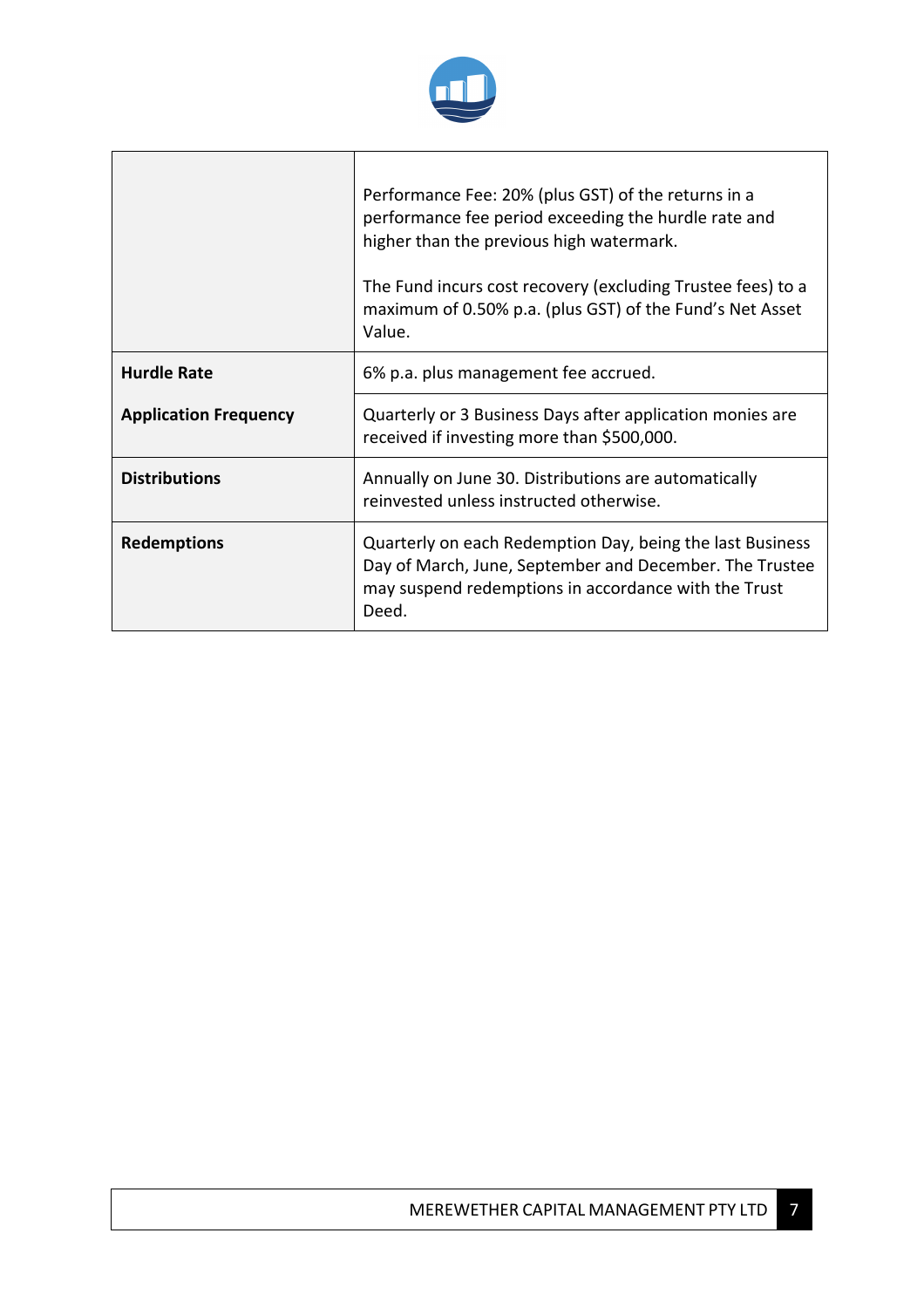## **2. About Merewether Capital Management**

Merewether Capital Management Pty Ltd was founded in July 2021 to be the Investment Manager of the Merewether Capital Inception Fund, a long only investment strategy focused on ASX-listed small and micro-cap companies.

Merewether Capital is based in Newcastle, Australia, and is run by Portfolio Manager and majority shareholder, Luke Winchester.

Merewether Capital will invest in a concentrated portfolio (10-25 positions) of primarily ex-ASX100 listed equities with a focus on profitable, growing small and micro-cap companies (for more see 'Investment Strategy' in Section 3).

The Investment Manager will aim to generate outsized returns over the long-term using an established investment philosophy and process.

### **Luke Winchester**

*Portfolio Manager*

Luke Winchester has been actively investing in small cap companies for over a decade as a private investor, research analyst and Portfolio Manager. He has spent the last five years at Oracle Investment Management in varying roles including, and most recently, as

Portfolio Manager of Oracle's Emerging Companies Fund, focused on small and mid- cap companies.

Luke has a Bachelor of Business with majors in Management and Human Resources from the University of Newcastle.

## **3. About Merewether Capital Inception Fund**

### **Fund Objective**

The Fund's objective is to outperform an absolute return hurdle of 6% per annum over a rolling 5-year period by investing in undervalued, yet profitable ASXlisted small and micro-cap companies.

### **Investment Strategy**

Investing in a concentrated portfolio (10-25 positions) of primarily ex-ASX100 listed equities with a focus on profitable, growing small and micro-cap ASX-listed companies.

A typical investment will meet the following criteria:

- Management ownership
- Growth prospects
- Reasonable valuation
- Simple financial accounts

While simple, in small caps each criterion may not be obvious and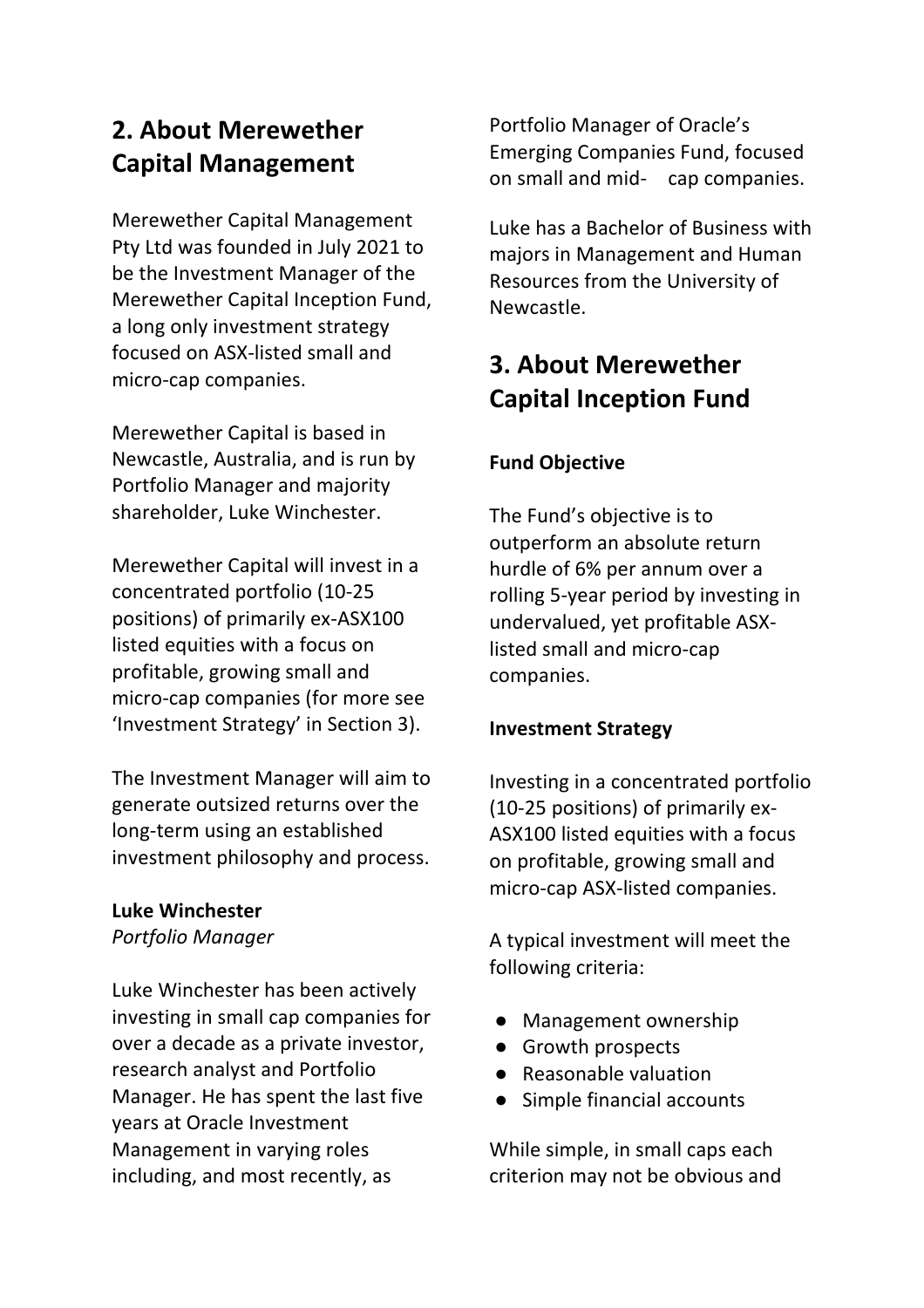

may require significant digging under the surface to understand the true investment potential.

### **Investment Process**

The following is a general outline of the investment process employed by the Investment Manager.

### **1. Idea Generation**

Ideas are primarily generated by reading reports of companies that fit the Investment Strategy. Ideas can also be generated through the Investment Manager's investment network.

### **2. Thorough Research Process**

After finding an actionable idea, the Investment Manager will read through historical reports, speak to management and seek alternative data to support an investment thesis.

### **3. Position Sizing**

With a concentrated portfolio (10-25 positions), holdings will generally be weighted between 5-15%. Position limits will be up to 10% at cost and up to 20% at market.

### **4. Ongoing Due Diligence**

 Through seeking alternative data to support an investment thesis, the Investment Manager is able to perform ongoing due diligence between reporting periods.

 The Manager aims to keep in regular contact with companies' management teams throughout reporting periods.

### **5. Holding/Selling**

Ideally positions will be held for many years to allow investments to grow and compound to achieve desired investment returns. Having a defined investment thesis and extensive insight into the portfolio companies means the Investment Manager has a clear sell signal when the thesis is broken.

### **The Merewether Capital Advantage**

Merewether Capital believes it possesses an advantage over the market that will allow it to outperform and achieve its investment objectives.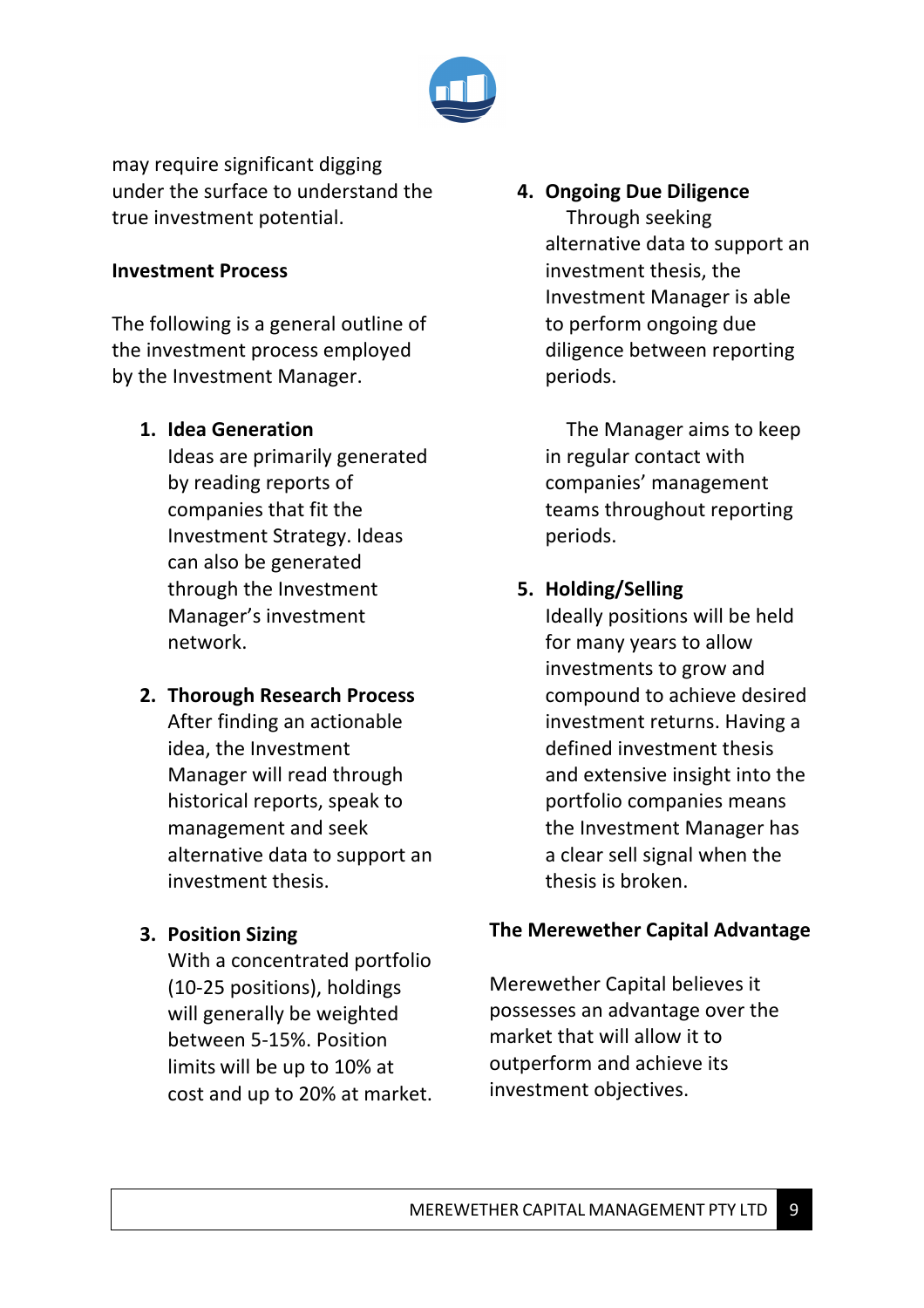

This advantage may take the form of:

- Focusing on small caps where companies can be unnoticed or unloved.
- Having the discipline to follow a simple but defined investment process.
- Maintaining emotional control amid the inevitable volatility of investing in small caps.

### **Structure of the Fund**

The Merewether Capital Inception Fund is an Australian wholesale unregistered managed investment scheme structured as a unit trust. Investors invest directly in the Fund.

Evolution Trustees Limited is the trustee of the Fund. Evolution Trustees is a specialist provider of professional trustee services and holds Australian Financial Services License number 486217 and has extensive experience as a corporate trustee.

The Trustee's responsibilities and obligations are governed by the Fund's Trust Deed, the Corporations Act and general trust law. The Trustee has the power to delegate certain responsibilities in accordance with the Fund Deed.

Merewether Capital has been appointed by the Trustee as the exclusive Investment Manager of the Fund under the Investment Management Agreement.

Mainstream Fund Services Pty Ltd ("**Mainstream**") has been appointed by the Trustee as custodian, administrator and registrar of the Fund under the Administration Agreement. All investment monies and investments acquired by the Fund are held by Mainstream.

## **4. How to Invest**

### **4.1 Qualifying Investors**

The Opportunity is only available to persons who qualify as wholesale clients as defined in section 761G(7) of the *Corporations Act* or sophisticated investors as defined in section 761GA of the *Corporations Act* (collectively, "**Qualifying Investors**").

A Qualifying Investor includes an investor who:

- a. Invests \$500,000 or more in the Fund; or
- b. Provides a qualified accountant certificate that states the investor has net assets of at least \$2.5 million or has a gross income for each of the last two financial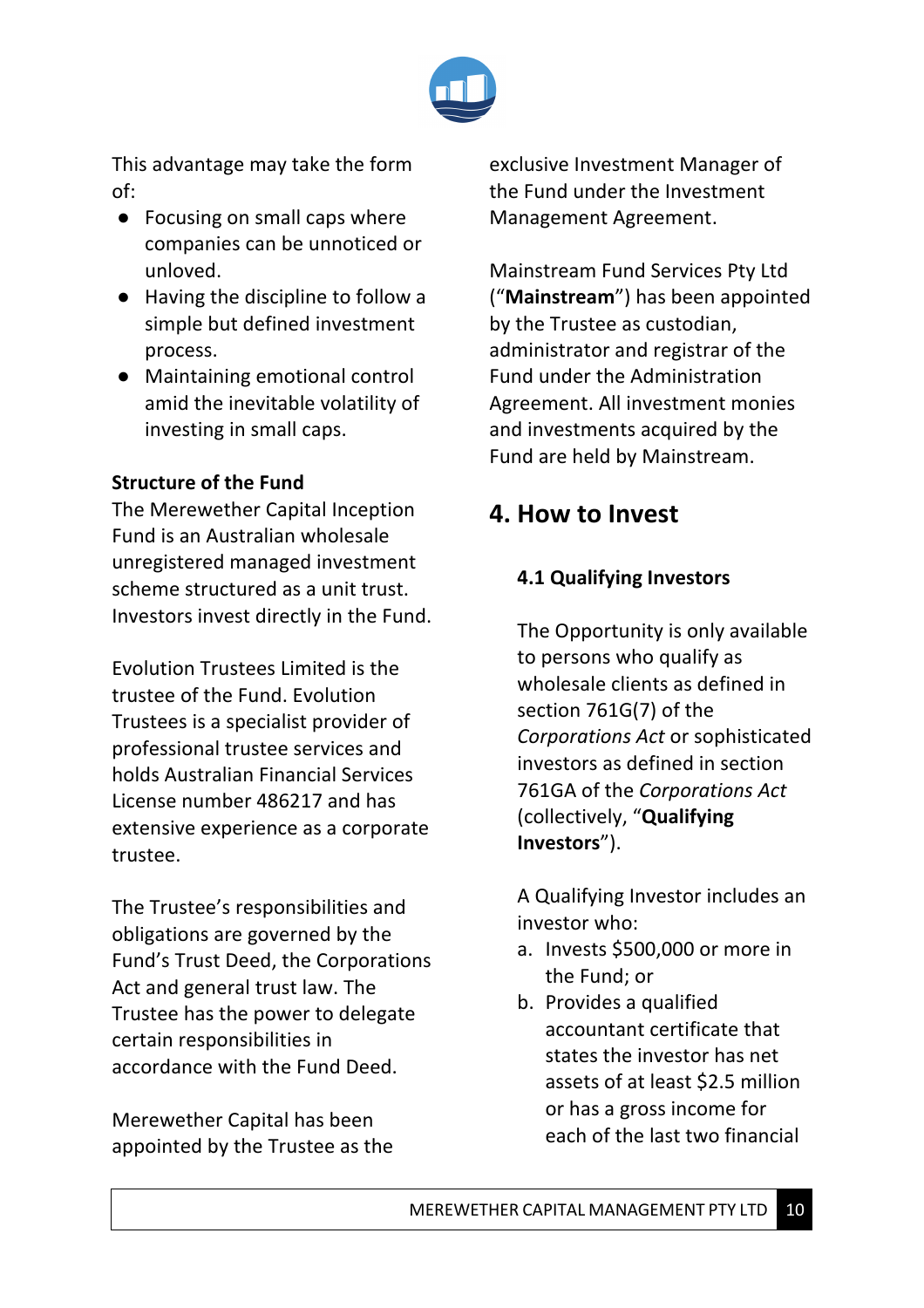

years of at least \$250,000 (which can include the net assets or gross income of a company or trust the investor controls); or

- c. Is a company or trust controlled by a person who meets the requirements of paragraph b; or
- d. If a professional investor, that is the holder of an Australian financial services licence, a person who has or controls gross assets of at least \$10 million, or a person that is a listed entity or a related body corporate of a listed entity.

### **4.2 Initial Application**

Applications into the Fund can be made by completing the attached application form for initial investments. Applications are made out to the Administrator of the Fund. Applications and investment funds must be transferred into the Fund's application account, no later than 5pm AEST at least three Business Days before the relevant Subscription Day. Applications will generally be processed on the Subscription Day, being the first Business Day of each quarter (except for applications above \$500,000 as explained below).

Investments above \$500,000 can invest on any Business Day, by providing 3 Business Days' notice. Multiple investments, which in combination exceed \$500,000, may also invest outside of the quarterly schedule. Please contact Merewether Capital to discuss this further, before proceeding to making/make payment.

Upon receipt of the application form, the Administrator will assess the materials submitted for compliance purposes. Merewether Capital reserves the right to reject an application without explanation.

### **4.3 Issuance of Units**

The Fund will issue Units effective on the relevant Subscription Day after the Unit price has been determined. It may take up to twenty Business Days for a Unit price to be issued.

### **4.4 Serial Accounting**

The Fund reserves the right to use serial accounting when issuing Units. Serial accounting is not effective at the date of this information memorandum. Serial accounting may be used on a future day without notice to existing investors.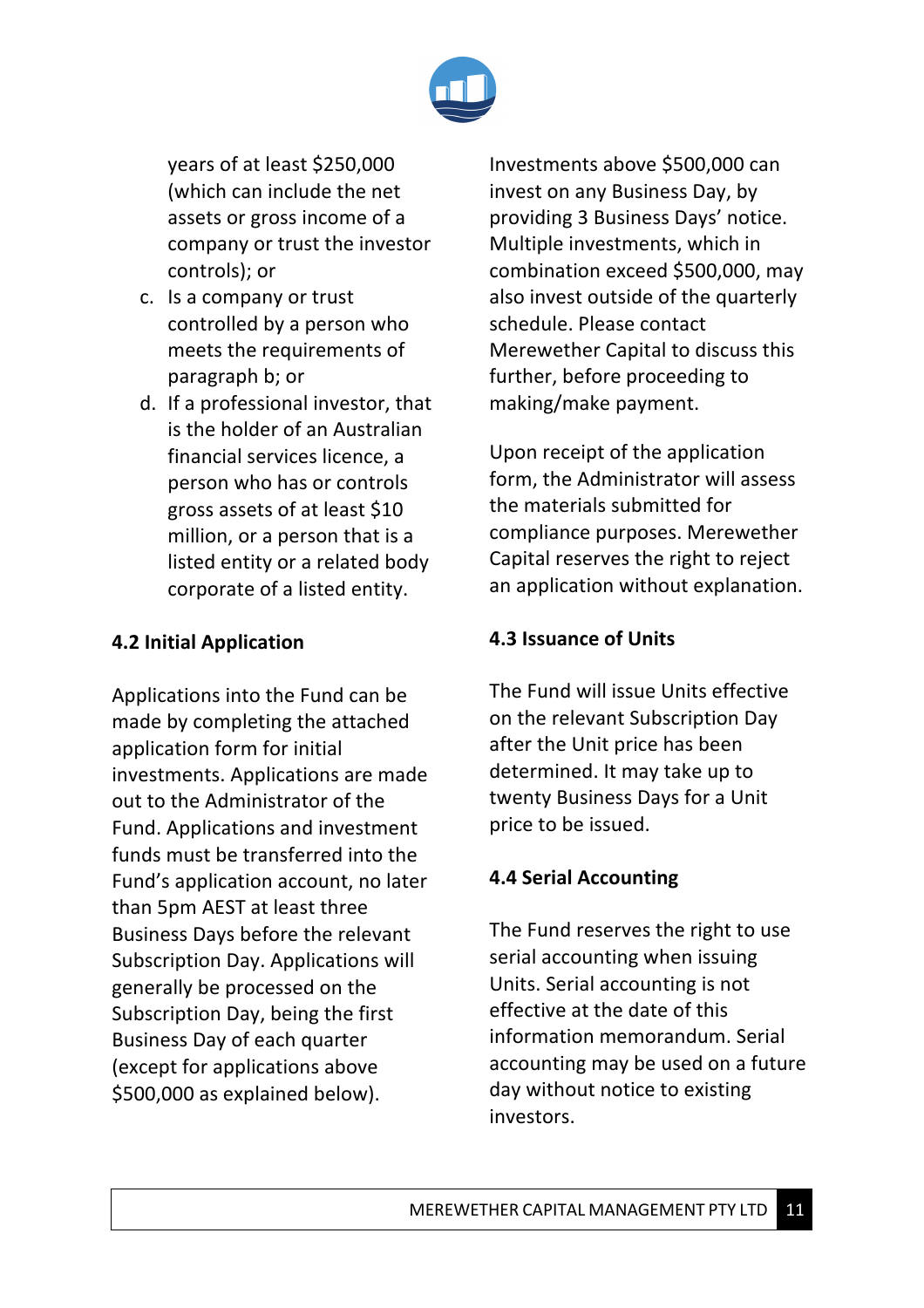

Serial accounting enables performance fees to be allocated equitably among Unitholders. Through the process of issuing different series of Units for each Subscription Day, the performance fee applied to each investment is directly reflective of the performance experienced by that investment, rather than the Fund as a whole.

As soon as practicable after the last Business Day in each financial year, all Units in each class, which have borne a performance fee in respect of the relevant year will normally be consolidated into a single class, being the oldest class to have borne a performance fee in respect of the relevant year. The high watermark for all Units of the consolidated class as at the last Business Day in the relevant financial year, after the payment of the performance fee.

### **4.5 Unit Pricing**

Unit price is determined on the last Business Day of each quarter, or on any other date on which Units are issued, taking into account the accrued management fees, performance fees, cost recoveries and any other liabilities, based on the net asset value of each Unit.

Application money will receive the Subscription Price, which is the Unit price plus the buy spread. Redemption money will receive the Redemption Price, which is the Unit price less the sell spread.

While the Fund may accept an application outside of the quarterly schedule, Merewether Capital only updates investors on the performance of the Fund on a quarterly basis, in line with the withdrawal frequency.

### **4.6 Minimums**

Minimum initial investment is \$50,000, subject to waiver at Merewether Capital's absolute discretion. Minimum additional investment and redemption is \$25,000. Investors must maintain a minimum balance of \$50,000.

### **4.7 Withdrawal**

The Trustee will use all reasonable endeavours to make redemptions available quarterly on each Redemption Day, being the last Business Day of March, June, September and December. Investors will be required to complete a Redemption Form and submit it to the Administrator no later than 5pm AEST at least ten Business Days before the relevant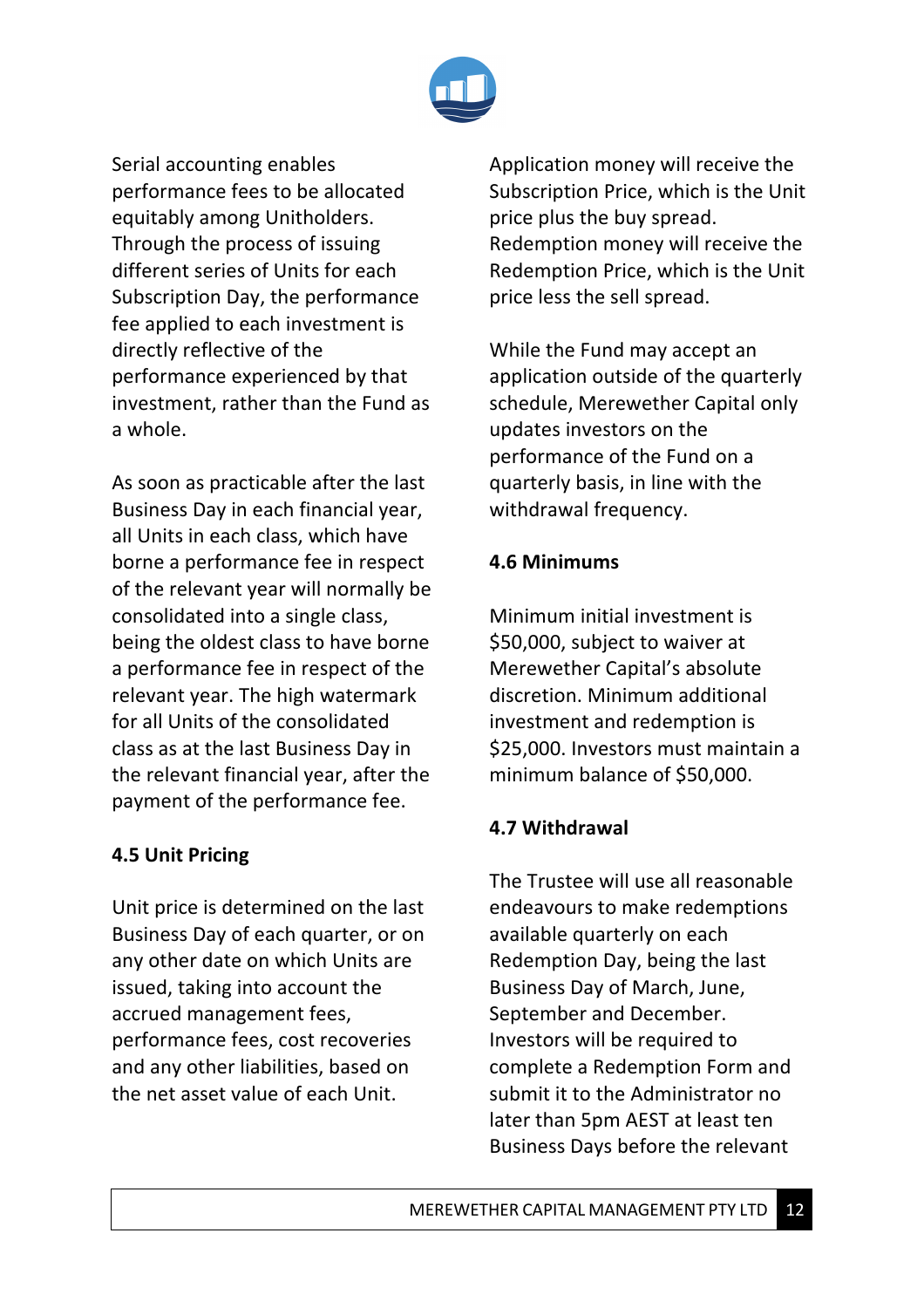

Redemption Day. Any redemption of more than \$500,000 should provide twenty Business Days' notice before the next applicable Redemption Day in order to enable sufficient availability of liquidity. Funds withdrawn will generally be paid within twenty Business Days after the Redemption Day, to the nominated bank account by electronic transfer.

If a redemption would result in an investor's investment in the Fund being less than the minimum investment balance (currently \$50,000), the Trustee may treat the redemption request as applying to all of the investor's Units. The Trustee may also unilaterally determine to redeem all or part of an investor's Units and pay the redemption proceeds to the investor.

### **4.8 Large Redemptions**

If Merewether Capital receives redemption requests in total representing more than 25% of the Net Asset Value of the Fund, Merewether Capital may, at its discretion, pro-rata each request to ensure no more than 25% of the Net Asset Value of the Fund is redeemed on a Redemption Day. Any residual redemption requests will be treated as though they were

received for the next Redemption Day, subject to the 25% restriction again.

### **4.9 Tax and Distributions**

Taxation and distribution statements are issued to all Unitholders annually. The Fund will pay distribution annually on June 30 of each year.

Distributions are to be reinvested without spread as the default option. Investors should notify the Administrator in writing if a cash distribution is desired at least 30 days before the end of the applicable distribution period.

### **4.10 Financial Statements**

Financial statements of the Fund are issued annually for the year ending June 30. The financial statements are available to any Unitholder upon request.

## **5. Fees and Expenses**

The Investment Manager is entitled to receive a management fee of 1.50% excluding GST and any reduced input tax credit per annum of the Net Asset Value of the Fund. This management fee is calculated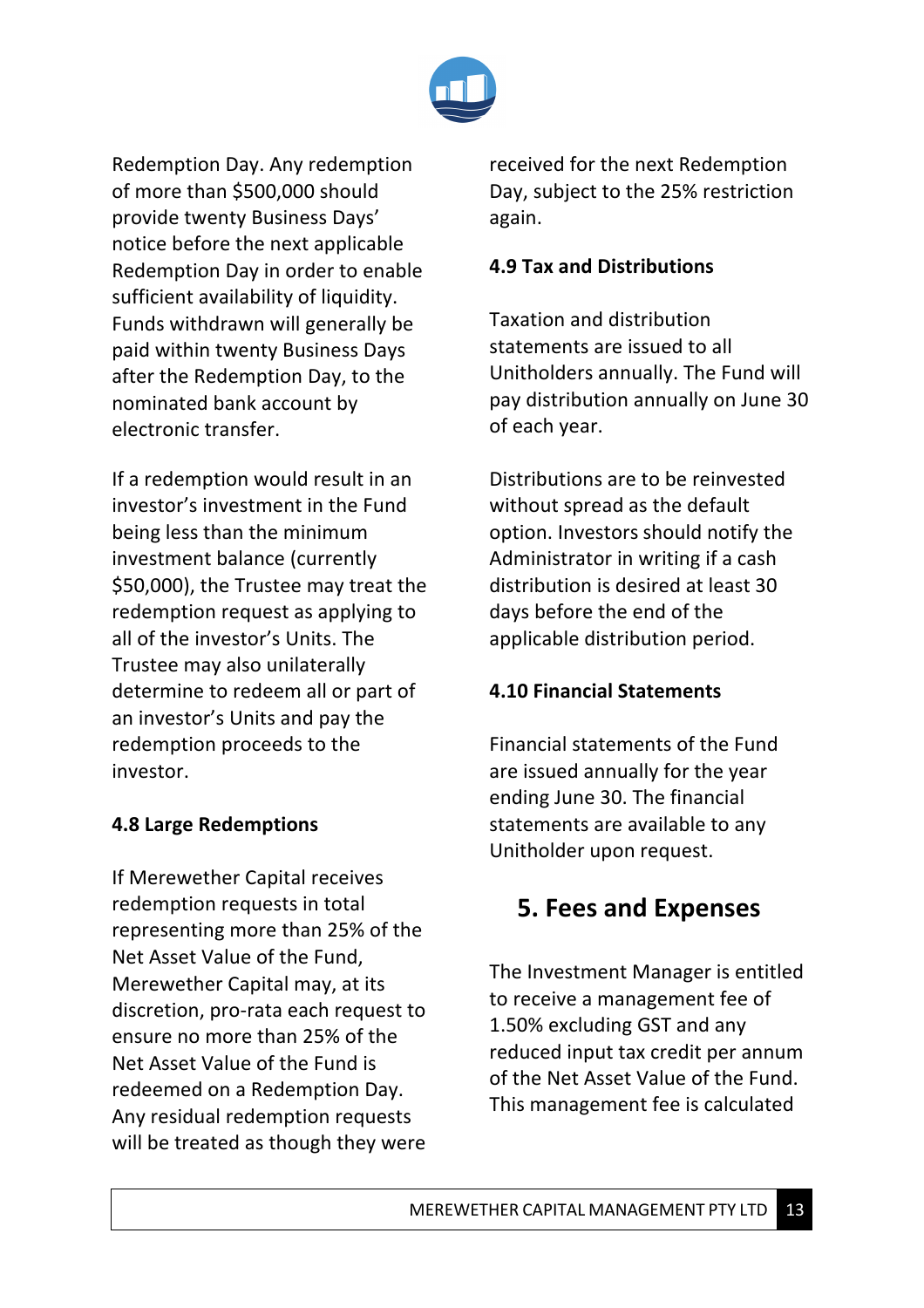

monthly and is payable monthly in arrears.

### **5.1 Performance Fee**

The Investment Manager is entitled to receive a performance fee of 20% per annum (excluding GST) of any increase in the Net Asset Value of, as applicable, each Unit or series of Units above the hurdle rate, plus management fees and cost recoveries accrued. A performance fee is only payable if the Unit price is above the high water mark ("**HWM**") for the Units or applicable series of Units before payment of the HWM.

Where Units are redeemed part way through a year, the performance fee payable in respect of the Units redeemed will be calculated as at the relevant Redemption Date and paid from the Fund assets at the time of the redemption.

The HWM of, as applicable, Units or a Unit class (i.e. the relevant series) in the financial year in which the Unit is issued is the Subscription Price of that unit. For subsequent financial years, the HWM is the greater of: (i) the highest Net Asset Value per Unit (after deduction of any performance fee) as calculated on the last Business Day of each

quarter for the previous 12 quarters; and (ii) the Subscription Price of the Unit. For Units issued outside the quarterly schedule, their HWM will be determined by reference to item (i) only.

The hurdle rate is 6% per annum, apportioned to each performance period, being 1.4674% per quarter. The performance fee is calculated quarterly and payable in arrears.

### **5.2 Performance Fee Examples**

The following are some scenarios in a performance period (3-month period) for \$100,000 of investment for a particular series of Units. Any performance fee is payable from the Fund assets.

a. Scenario A - performance is above the Hurdle Rate and also above the HWM.

The Fund has returned 5% for the quarter before the performance fee but after the management fee and cost recoveries. The Unit price is above the HWM. The performance fee payable is \$100,000 x (5% -  $1.4674\%$ ) x 20% = \$706.52 plus GST;

b. Scenario B - performance is above the Hurdle Rate but below the HWM.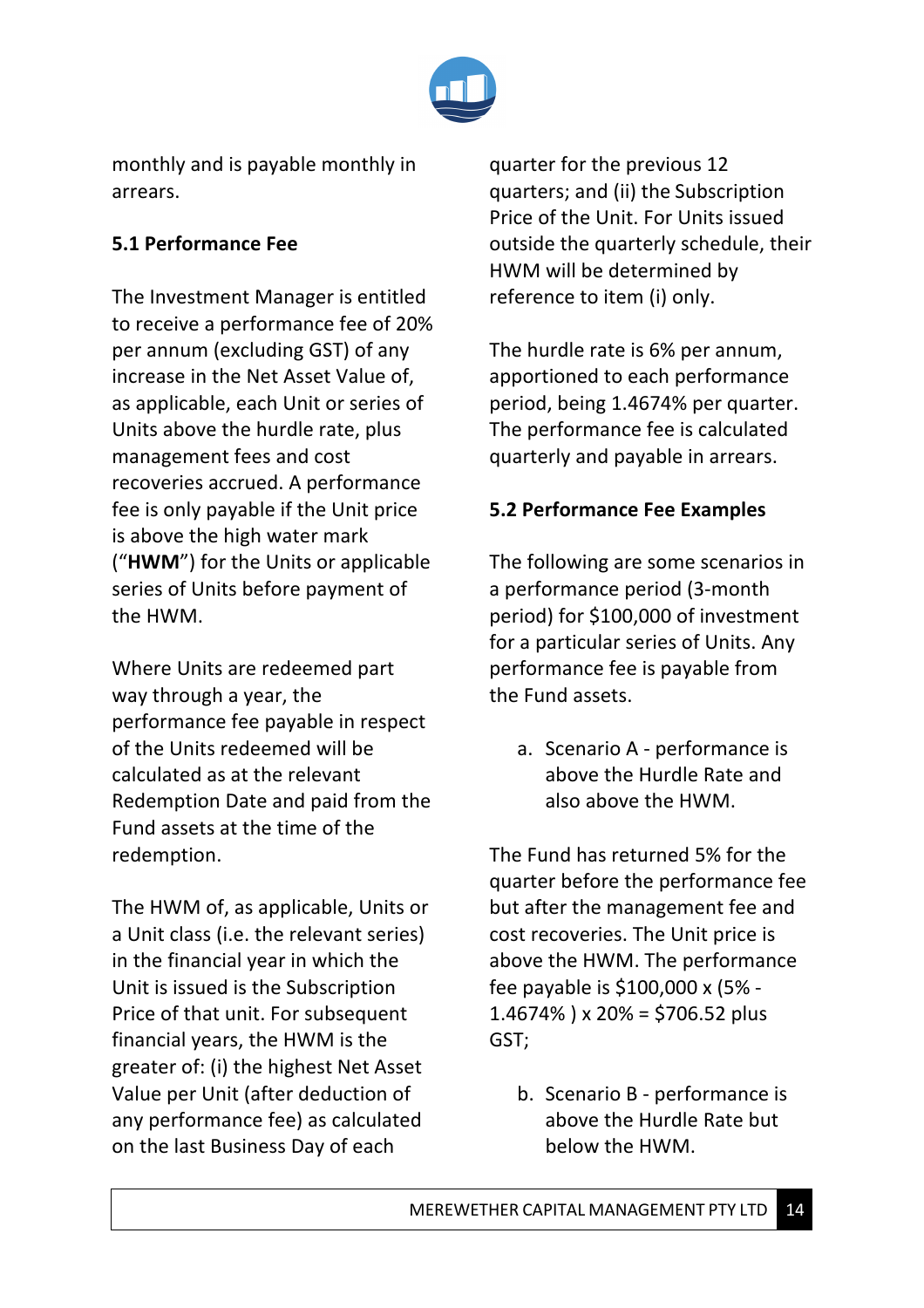

The Fund has returned 5% for the quarter before the performance fee but after the management fee and cost recoveries. The Unit price is below the HWM. The performance fee payable is nil;

c. Scenario C - negative return.

The Fund has a negative return, the performance fee payable is nil.

### **5.3 Trustee Fees**

The Trustee is entitled to receive such fees for the performance of its duties in relation to the Fund as are agreed in writing between the Trustee and the Investment Manager from time to time.

### **5.4 Cost Recoveries**

The Trustee and Investment Manager are entitled to be reimbursed for all expenses reasonably incurred by it for the operation of the Fund and management of the Fund assets, including but not limited to administration, legal, accounting, audit, custody, other professional expenses, insurance costs, bank service fees, research expenses (including technology and software expenses). The Investment Manager may not be reimbursed for expenses in excess of 0.5% per annum (plus GST) of the Net Asset Value of the Fund. Any expenses in excess of this cap for a financial year will be paid by the Investment Manager from its own resources and will not be recovered from the Fund.

### **5.5 Buy/Sell Spread**

A buy/sell spread of 0.25%/0.25% is charged on the application and redemption. It reflects the Trustee's estimate of the transaction costs expected to be incurred by the Fund in buying and selling the underlying assets as a result of investments in, and withdrawals from, the Fund. The buy/sell spread is an additional cost to investors but it is not a fee paid to the Trustee nor the Investment Manager. A buy/sell spread is retained as an asset of the Fund.

### **5.6 Fee Changes**

The Trustee has the discretion to change the fees charged in the future. The Trustee will provide investors at least 90 days' written notice of any increase in fees.

### **5.7 Waiver, Deferral or Rebate of Fees**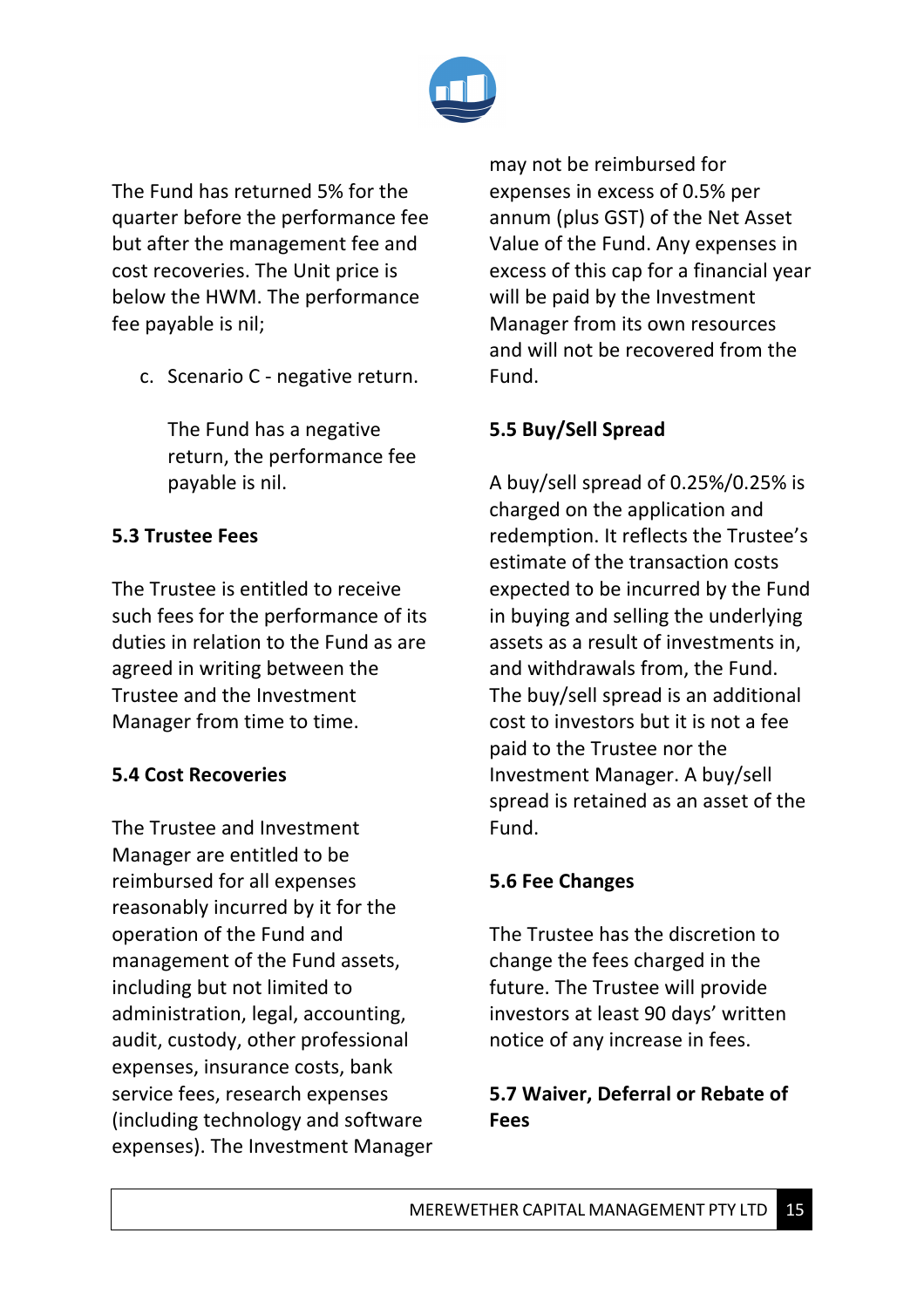

The Investment Manager may, in its absolute discretion, accept lower fees and expenses than it is entitled to receive, or may defer payment of those fees and expenses for a period of time or rebate fees by individual negotiation with an investor. If payment is deferred, then the fee will accrue until paid. The Investment Manager may rebate fees to a third party for capital introduction services without disclosure and any such rebates are not a cost to investors or the Fund.

## **6. Risks**

There are numerous risk factors that may impact the performance of the Fund and repayment of an investor's capital. Some risks may be internal to the operation of the Fund. Many risk factors fall outside the control of the Trustee and Investment Manager and cannot be completely mitigated.

A list of general risk factors associated with investment in the Fund has been identified below. This list is non-exhaustive and, therefore, investors should consider them carefully and make their own assessment before investing in the Fund.

An investment in the Fund should be considered to have a high level of risk, especially if an investor has a short-term investment horizon. An investment in the Fund is riskier than an investment in cash or fixed interest securities. An investment in the Fund may be more volatile than an investment in an equity index fund.

### **6.1 Risks**

a) Equity Market Risk

Equity markets may rise or fall due to many factors. The Fund typically has a large, long bias and may produce a negative return in a falling equity market. The Fund may underperform an equity index in a rapidly rising bull market due to the value-focused nature of the Fund. This is especially true in the later stage of a bull market.

b) Fund Risk

Risks specific to the Fund include that the Fund may be unprofitable for an extended period, the fees and expenses may increase, Merewether Capital may be replaced as Trustee and/or Investment Manager and the Fund may be terminated by the Trustee.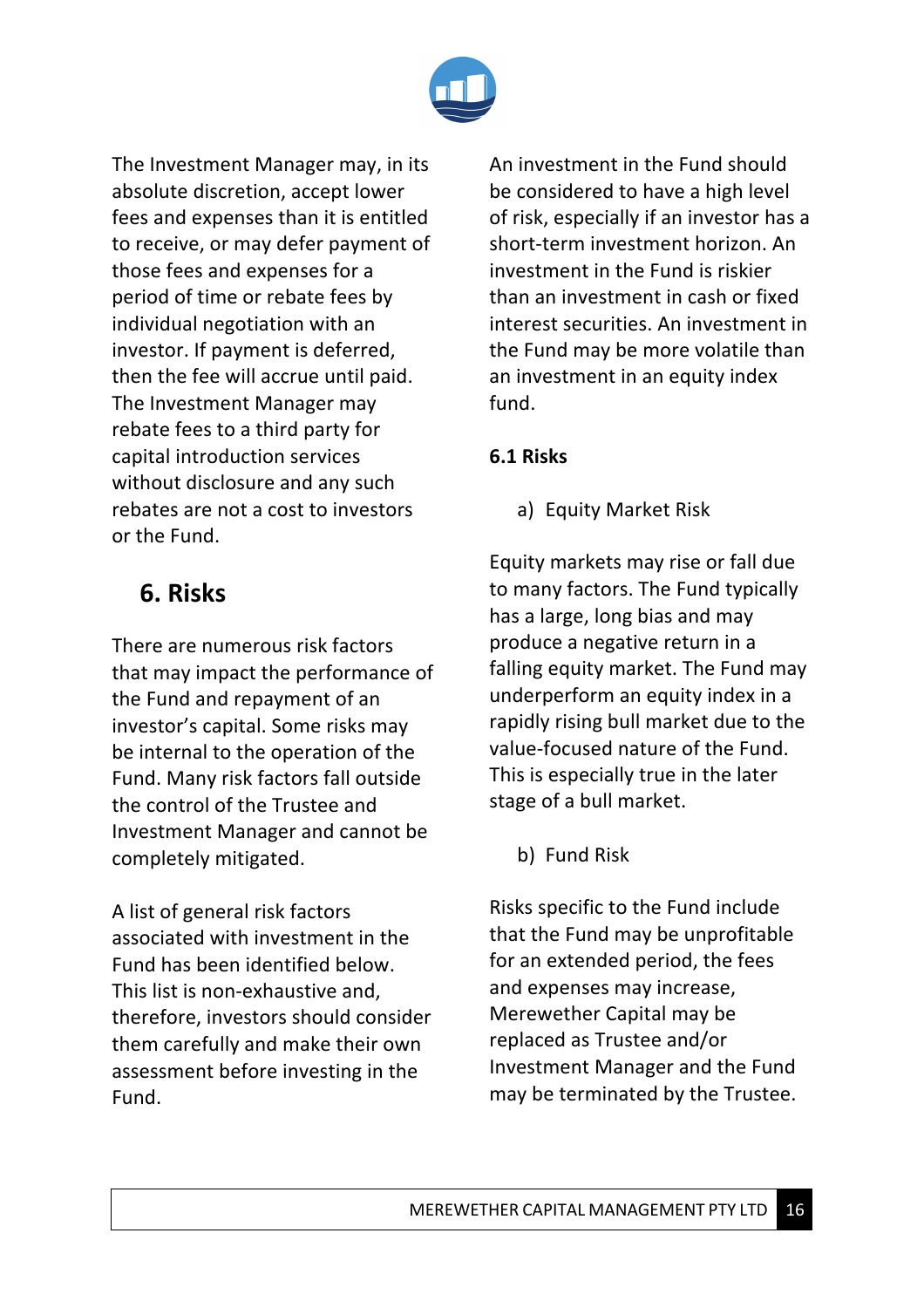

There is also a risk that the investment return may be different than investing individually, because application or withdrawal by other investors may impact income or capital gains accrued in the Fund.

c) Individual Investment Risk

Individual investments may decline in value due to various reasons, such as competitive dynamics, change in the economic environment or management execution issues. Merewether Capital aims to manage this risk through a thorough research process and heightened attention to risk management.

d) Interest Rate Risk

Changes in interest rates may have a negative impact on the Fund. Reasons for interest rate changes include changes in inflation expectation, economic activities and central bank policy.

The Fund may hold a large cash balance. As such, downward changes in interest rates may have a negative impact on the interest earned by the Fund.

Merewether Capital was founded and is run by Luke Winchester. He is the key person in relation to the operations and potential success of the Fund. There is a reliance on Luke as the key decision maker. The Fund's performance may suffer if he becomes unavailable for a substantial period, for example, due to severe illness, injuries or death. In the event that Luke Winchester is permanently unable to perform his role, the Fund is likely to be liquidated in an orderly fashion.

f) Regulatory Risk

The Fund is an unregistered managed investment scheme and is not registered with ASIC. Merewether Capital Management Pty Ltd (CAR No. 001292724) is a corporate authorised representative of SLM Corporate Pty Ltd (AFSL No. 224034) and is authorised to provide the financial services associated with operating the Fund. A potential change in regulatory or licensing arrangements, including if the Trustee and/or the Investment Manager's authorised representative appointment ceases, could impact the Trustee and/or the Investment Manager's ability to manage the Fund.

e) Key Person Risk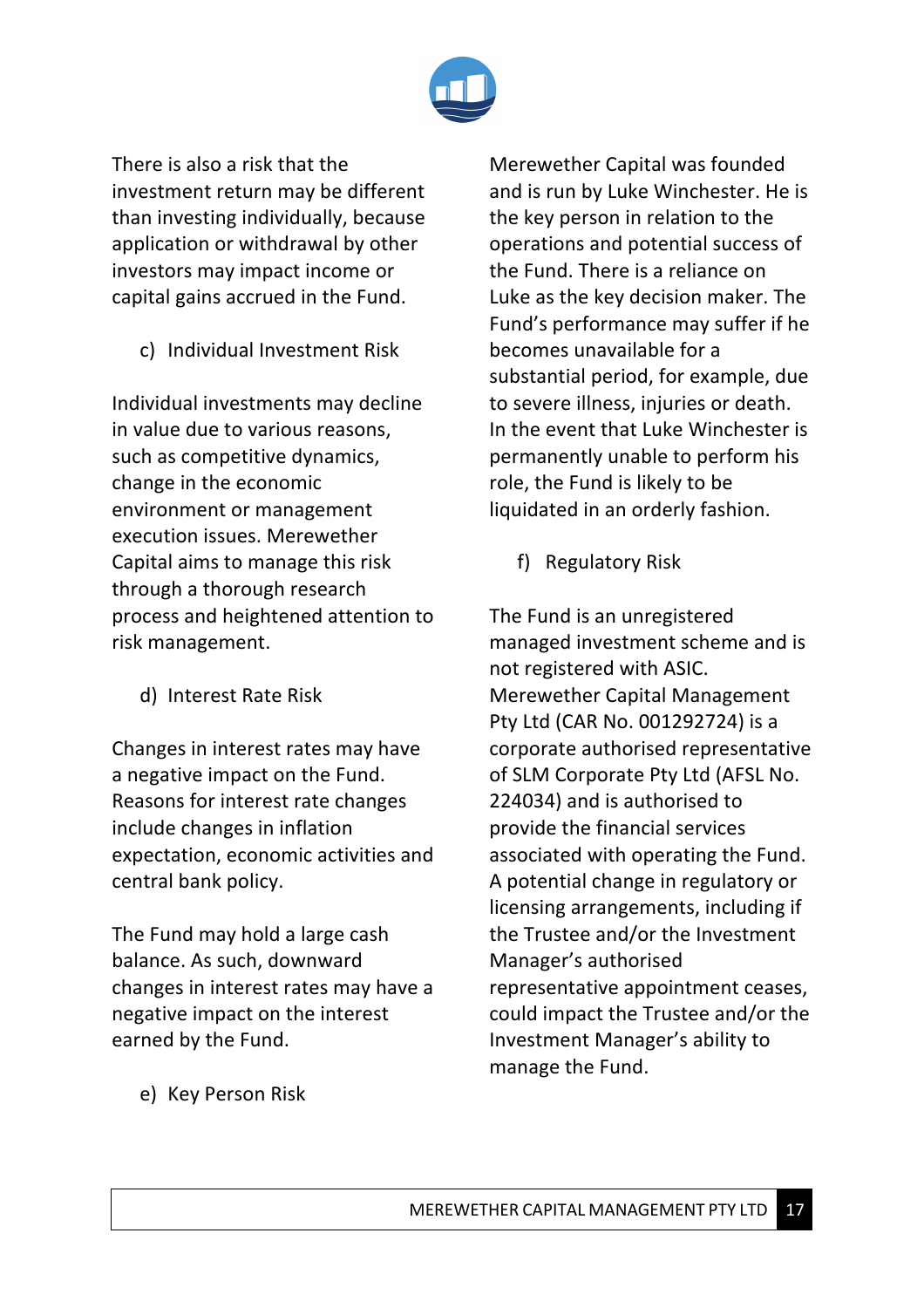

Any government regulatory change may cause severe consequences for the Fund's investments.

g) Cyber Risk

There is a risk of fraud, data loss, business disruption or damage to the information of the Fund, or to an investor's personal information, because of a threat or failure to protect the information or personal data stored within Merewether Capital's IT systems and networks, or of our service providers.

h) Concentration Risk

The Fund intends to run a concentrated portfolio of typically 10-25 stocks, with no limit on the cash weighting. Such an approach provides less diversification than an index fund and while the Manager believes such an approach does not necessarily imply higher risk, it does tend to lead to a higher degree of price volatility.

The Fund may also have concentrated exposure to various economic or risk factors such as currency fluctuation or unemployment rate change. The Investment Manager seeks to control such exposure but may fail to completely mitigate such risks.

The Fund invests in smaller companies which are generally riskier. A concentrated portfolio of smaller companies may exacerbate any individual investment mistakes.

i) General Economic Risk

The Fund may invest in businesses that are exposed to the rise or fall of general economic activities. There is a risk that a portfolio with substantial exposure to cyclical companies may fall in value in an economic downturn.

j) Taxation Risk

The Fund intends to pass all tax offset or liabilities to investors under a unit trust structure. A change in tax legislation may hinder the Fund's ability to distribute income and tax offsets efficiently or cause adverse impacts on investors' tax positions.

k) Risks Due to Conflict of **Interests** 

While Merewether Capital seeks to best align its interests with those of investors, there is a risk that Merewether Capital's objective of making a profit may not be in the best interest of the investors.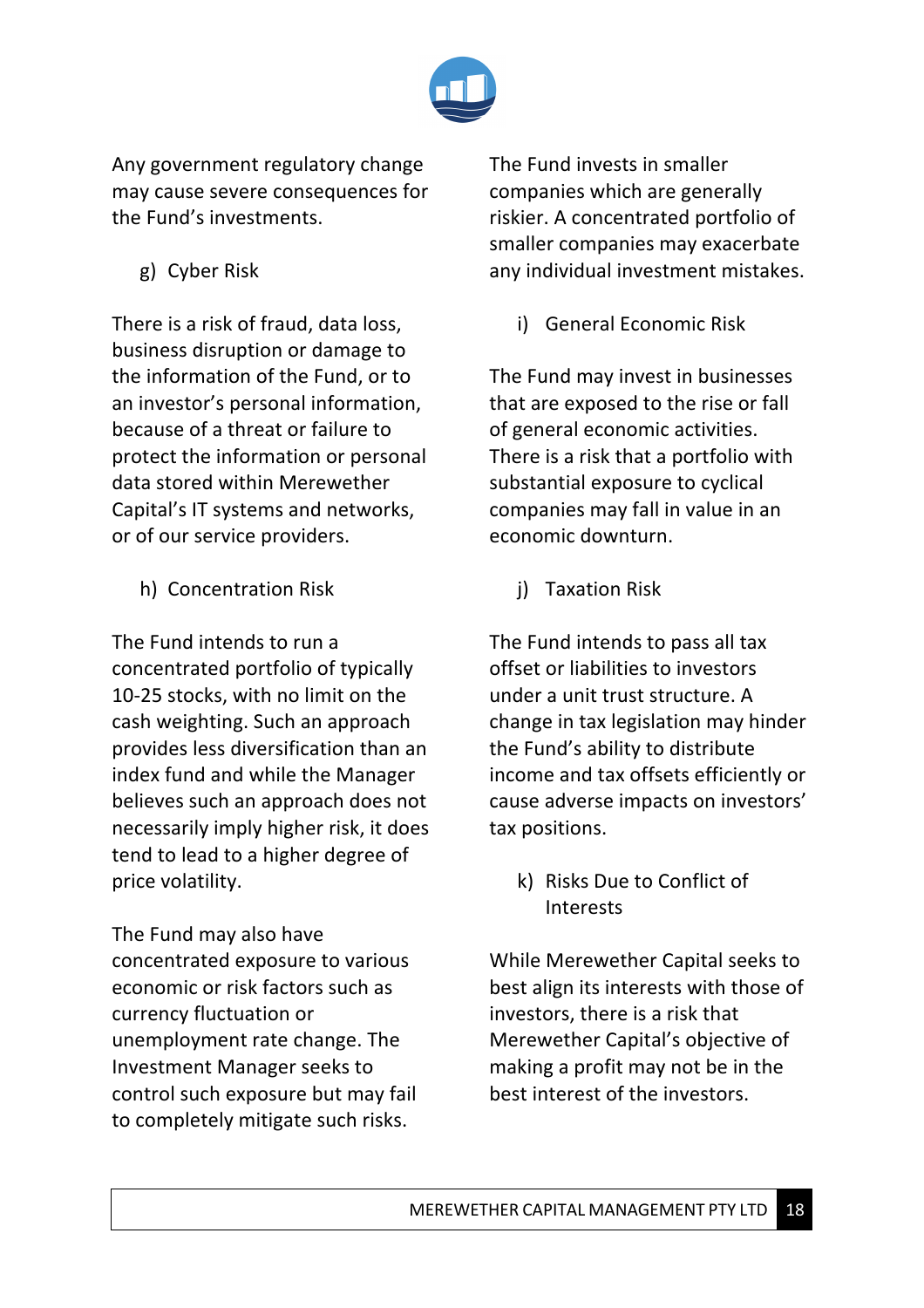

Luke Winchester has previously operated Merewether Capital Pty Ltd, a private investment vehicle managing money on behalf of family and friends. While this vehicle is intended to be invested entirely in Merewether Capital Inception Fund, which the Investment Manager believes removes any conflicts and provides alignment, investors should be aware of any inherent conflicts that may arise.

In addition, the Investment Manager may have interests conflicting with the Fund arising in the ordinary course of its business. For example, the Investment Manager may act as the trustee, responsible entity, manager, or general partner for a number of clients and has fiduciary obligations and duties in relation to each of those clients that are similar to its obligations and duties in relation to investors in the Fund. Investors in the Fund are not guaranteed an opportunity to invest in other funds or other investments established by the Investment Manager.

Further, subsequent funds established by the Investment Manager may not have the same or similar investment mandate as the Fund, and subsequent funds may

participate in the same investment opportunities as the Fund.

l) Currency Risk

The Fund will invest the majority of its assets in Australian companies. An increasing number of Australian businesses have operations overseas, introducing larger currency risk to such businesses. A large number of small and mid-cap companies either earn revenue in a foreign currency, or source their raw material or goods from abroad. A change in the Australian dollar may result in a positive or negative impact on different businesses.

m) Liquidity Risk

The Fund targets the small and micro-cap sector with the ability to invest in larger companies as opportunities arise. The Fund may invest in stocks with thin liquidity. In the event of a market panic, the Fund may not be able to quickly exit such positions.

Large withdrawal by other investors may impact the Fund's performance negatively for an extended period, as the Fund may need to sell illiquid positions on the market to fund a cash withdrawal.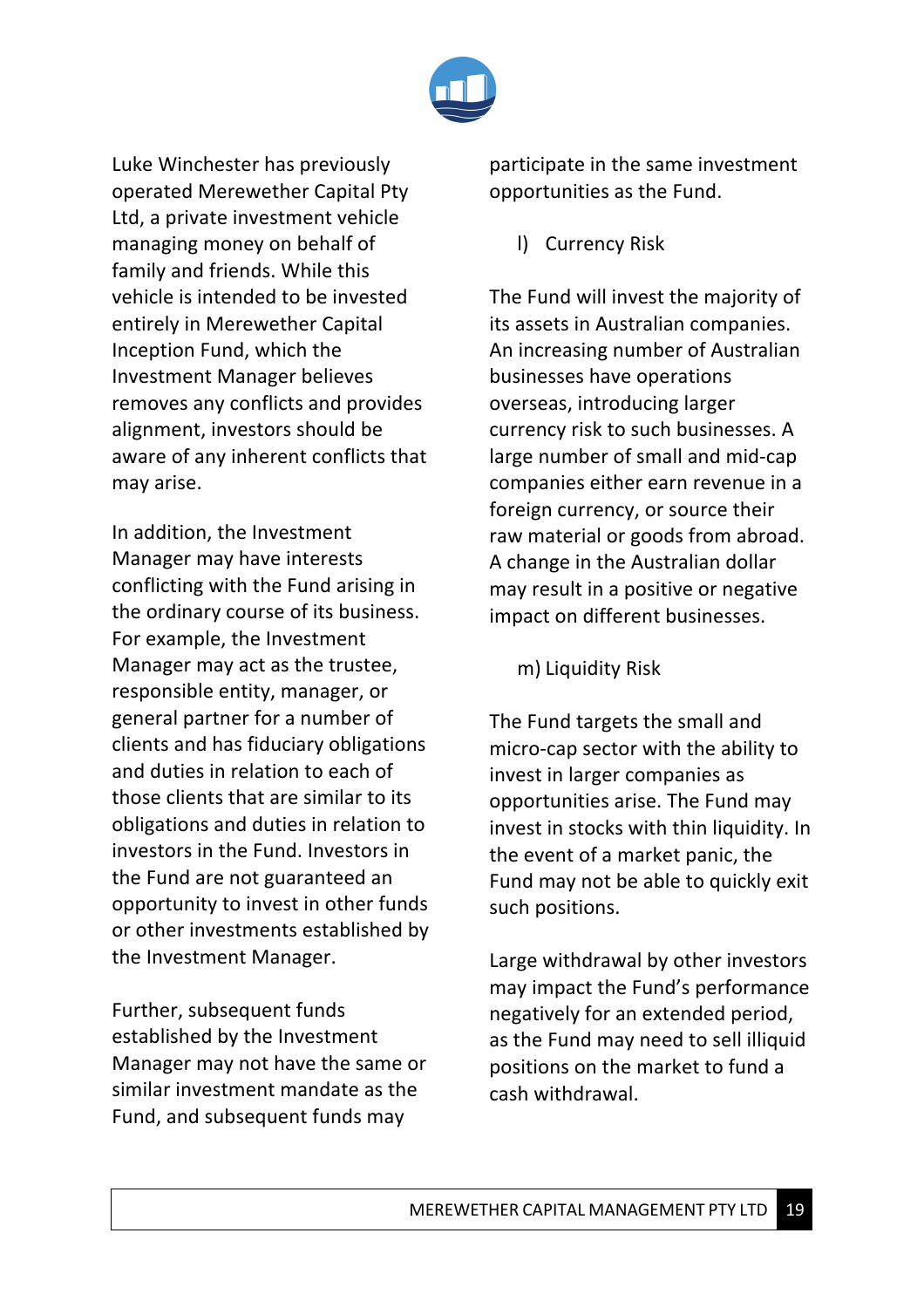

Although the Trustee intends to make redemptions available on a quarterly basis, Investors have no fixed right to have their Units redeemed. Redemptions may be suspended from time to time. In addition, the Fund imposes a redemption limit of 25% of the Net Asset Value of the Fund in each redemption period. If the Fund receives a large amount of redemption requests during a period of significant equity market decline, investors may suffer a loss of capital due to delay in redemption caused by the 25% redemption limit.

n) Prime Broker/Custodian Risk

The Fund's assets are held by prime brokers and custodians. While the Fund holds the economic interest of these assets, the legal title of such assets rests with the prime broker and custodians. The Fund may not be able to claim the full economic interests promptly if any of these prime brokers and custodians experience financial difficulty.

The Fund permits rehypothecation of its assets by its prime broker and custodians. There is a risk that the Fund's assets could be used by the primer brokers and custodians to pay their debts in a bankruptcy or extreme financial difficulty.

o) Counterparty Credit Risk

A default of the Fund's prime broker or other derivative counterparties may incur losses for the Fund.

p) General Risk of Leverage

The Manager does not intend to use leverage in the investment strategy. Any risk of leverage is limited to debt carried by the companies the Fund may invest in, noting the Manager focuses on companies with healthy balance sheets.

q) Risk from Incorrect Information Source

The Investment Manager makes its investment decisions, and the Trustee values the Fund using information supplied by thirdparties. Incorrect information supplied to the Investment Manager or Trustee may cause incorrect decisions being made, or an error in Unit price valuation. The Investment Manager and Trustee may not have the ability to verify all of the information provided.

r) Service Provider Default Risk

The Trustee relies on outsourcing providers to operate the Fund. A default of any service provider may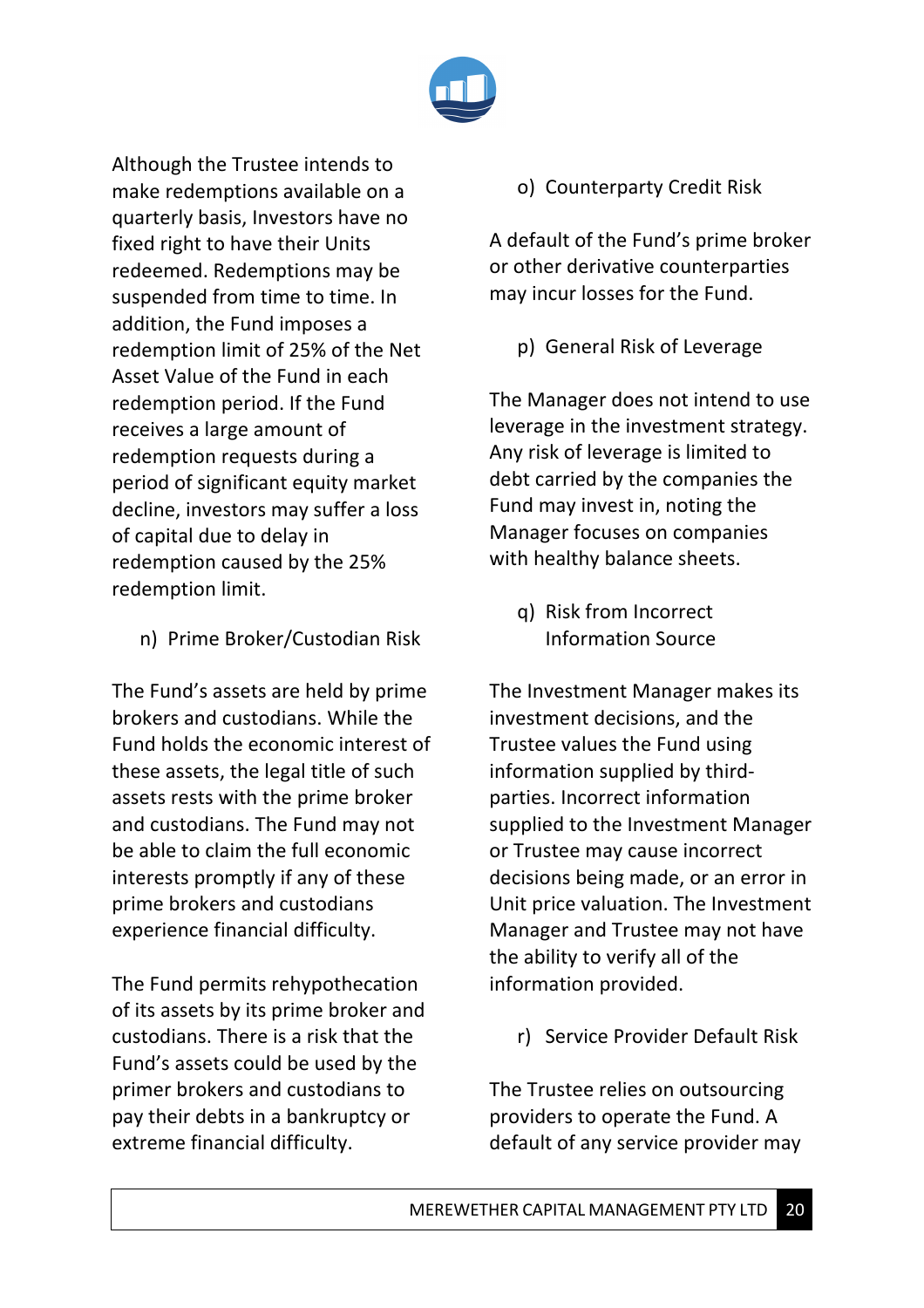

severely impact the daily operation of the Trustee and the Fund. The Trustee will endeavour to control such risks with strict contractual arrangements, and comprehensive record keeping in case of record loss. The Trustee will also communicate to its service providers regularly, to assess any change in a provider's financial and operational strength.

s) Target Returns Risk

Neither the Trustee nor the Investment Manager guarantees the level of returns targeted will be achieved from an investment in the Fund.

t) Trustee Risk

There is a risk that the Trustee may be replaced or its key personnel may change. The Investment Management Agreement permits the Investment Manager to request the resignation of the Trustee under certain circumstances and its replacement with another suitable party.

u) Operating History Risk

Although individuals associated with the Investment Manager have considerable investment experience, the Investment

Manager and the Fund are both newly formed. Therefore, an investment in the Fund entails a high degree of risk.

v) Manager Skill Risk

The Fund relies heavily on the ability of the Investment Manager. If the Investment Manager makes unfavourable investment decisions, the Fund may experience negative returns. The loss of the Investment Manager's services (or that of one or more of its key portfolio managers who are responsible for implementing the Fund's investment objective) could materially and negatively impact the value of the Fund as it may lead to the loss of investment expertise or the use of any proprietary investment methodology developed by the Investment Manager.

## **7. Tax Information**

The information provided below is a high-level summary of some of the relevant tax consideration for Investors who acquire Units pursuant to applications made under this IM. The information has been prepared on the basis that Investors are Australian residents for tax purposes and hold their Units on capital account. The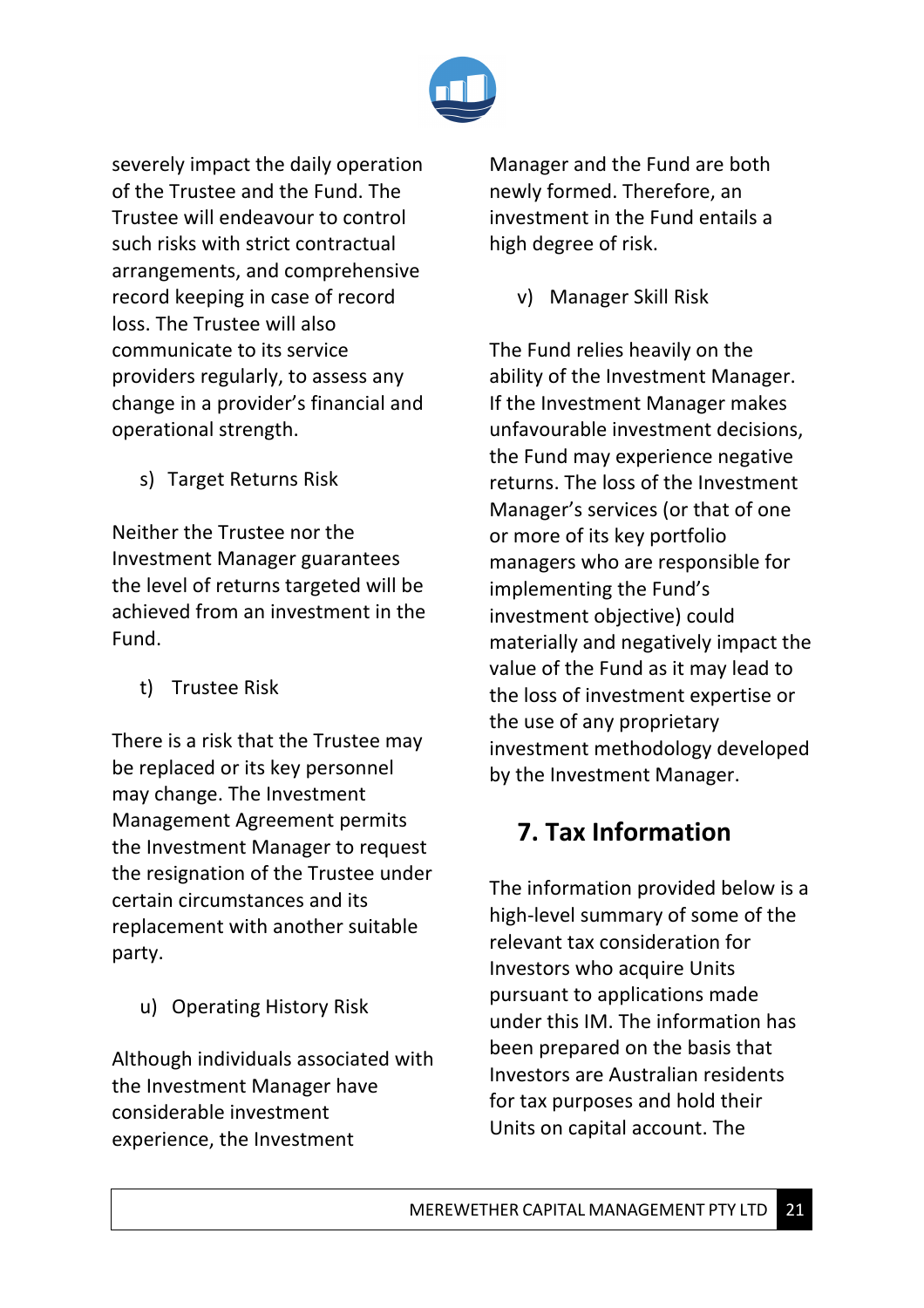

information may not apply to Unitholders who are carrying on a business of trading or investing in Units for a profit or are nonresidents.

This section is non-exhaustive, general in nature and is not, nor is intended to be, tax advice. The information does not consider the position for Unitholders who are holding their Units on revenue account, or who are subject to the taxation of financial arrangement (**TOFA**) rules. As the taxation outcomes will depend on individual Unitholders' personal circumstances, it is recommended that all Unitholders consult with their taxation adviser in relation to how these outcomes may apply to them.

The information below reflects the income tax legislation in force and the interpretation of the Australian Taxation Office (**ATO**) and the Courts, as at the date of issue of this document. The taxation of a unit trust investment such as the Fund can be complex and may change over time.

### **7.1 Taxation of the Fund**

The Fund will be an Australian resident trust for Australian tax purposes. The Fund is expected to

be regarded as a flow through entity for taxation purposes. Generally, it is not expected that the Trust will pay income tax because the Unitholders are expected to be presently entitled to the income of the Fund in each income year, or where the AMIT regime applies (see below), all taxable income of the Trust will be 'attributed' to unitholders in each income year.

Where a revenue loss or net capital loss is incurred by the Trust, the loss must be quarantined within the trust and cannot be passed to Unitholders for tax purposes. Instead, revenue tax losses will be carried forward and offset against assessable income derived by the Trust in future years subject to satisfying the relevant trust loss recoupment tests. Any net capital losses of the Trust will be carried forward and offset against future capital gains derived by the Trust. There are no restrictions on utilising carried forward net capital losses incurred by a trust.

a) Public Trading Trusts

The Fund may, however, be taxed broadly like a company and will be liable for income tax in any year where the requirements to be classed as a public trading trust are satisfied in that year. The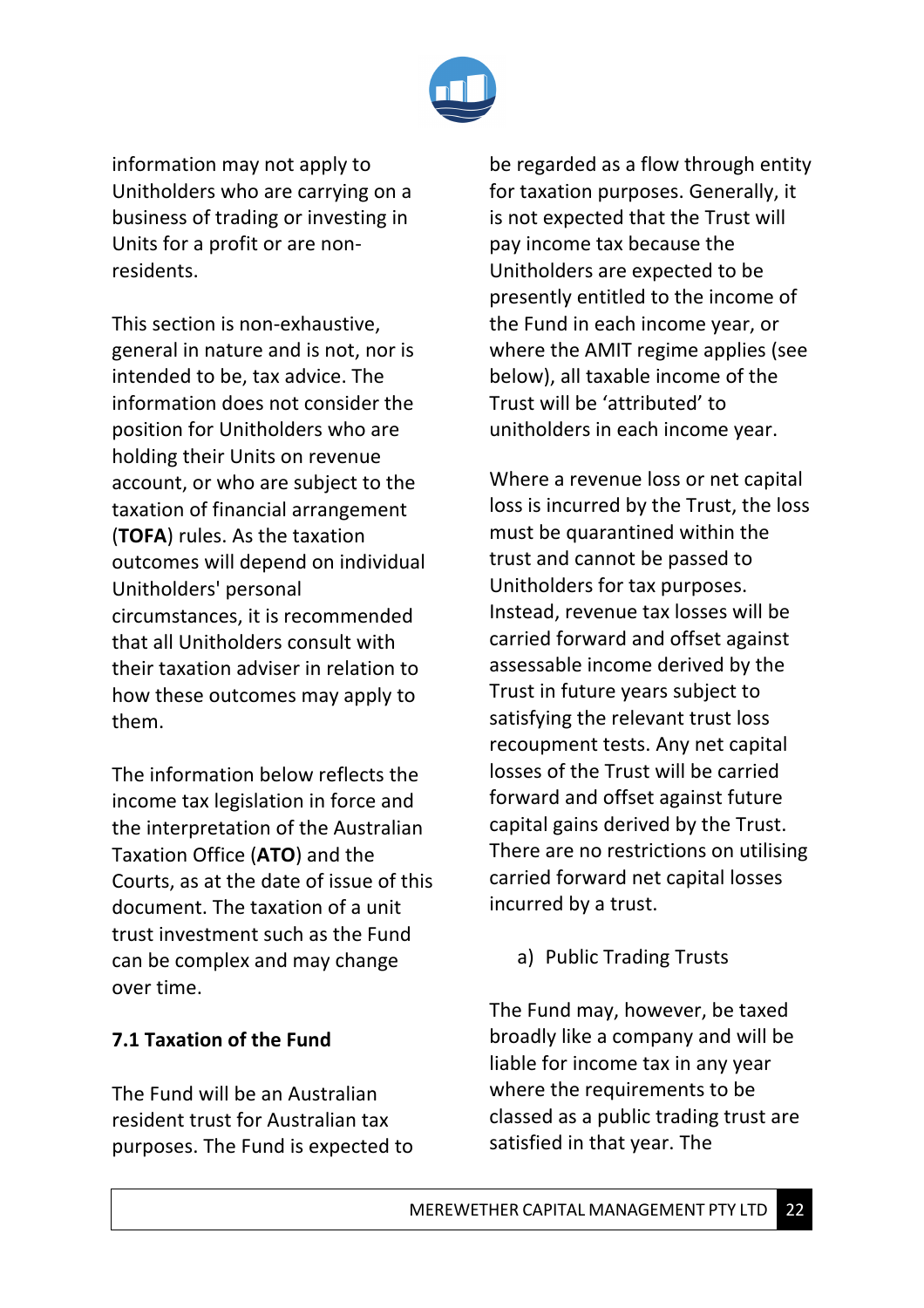

Investment Manager and Trustee will monitor this issue and seek professional advice as required.

b) Managed Investment Trust

If the Fund qualifies as a Managed Investment Trust ("**MIT**") for tax purposes, it may be eligible to make an irrevocable election to treat the Fund's 'covered assets' on capital account. In this case, the Unitholders may obtain the benefit of the CGT discount and other tax concessions (where applicable) on distributions of capital gains received from the Fund. Determining whether the Fund qualifies as a MIT is complex. Any determination as to the eligibility of the Fund as a MIT depends on, among other things, the Fund meeting a 'widely held' test and a 'closely held' test. Satisfaction of these tests could be subject to change where the Unitholders change. The potential consequences of failing to meet the tests include the Fund's investments being treated as held on revenue account rather than on capital account.

c) Attribution MIT regime

The Trustee may irrevocably elect to apply the attribution managed investment trust (**AMIT**) regime. The AMIT regime provides for a

system of tax to apply to the Fund where taxable income flows through to the Unitholders on an attribution basis, rather than on a distribution basis. The Fund intends to make an election to become an AMIT when it qualifies.

### **7.2 Taxation of Australian Resident Investors**

a) Tax File Numbers and Australian Business Numbers

It is not compulsory for Unitholders to disclose their Tax File Number ("**TFN**"), or Australian Business Number ("**ABN**") (where applicable). However, if a TFN or ABN is not provided and the Unitholder has not quoted a relevant exemption, then the Trustee is required to withhold from a Unitholder's distribution the maximum personal rate plus Medicare levy (currently 47%). Nonresident Unitholders do not need to quote a TFN or ABN.

b) Income and Capital Gains Made by the Fund

Unitholders will be assessed on their share of taxable income of the Fund for each year ending 30 June which has been attributed to the Unitholder or which the Unitholder was presently entitled to regardless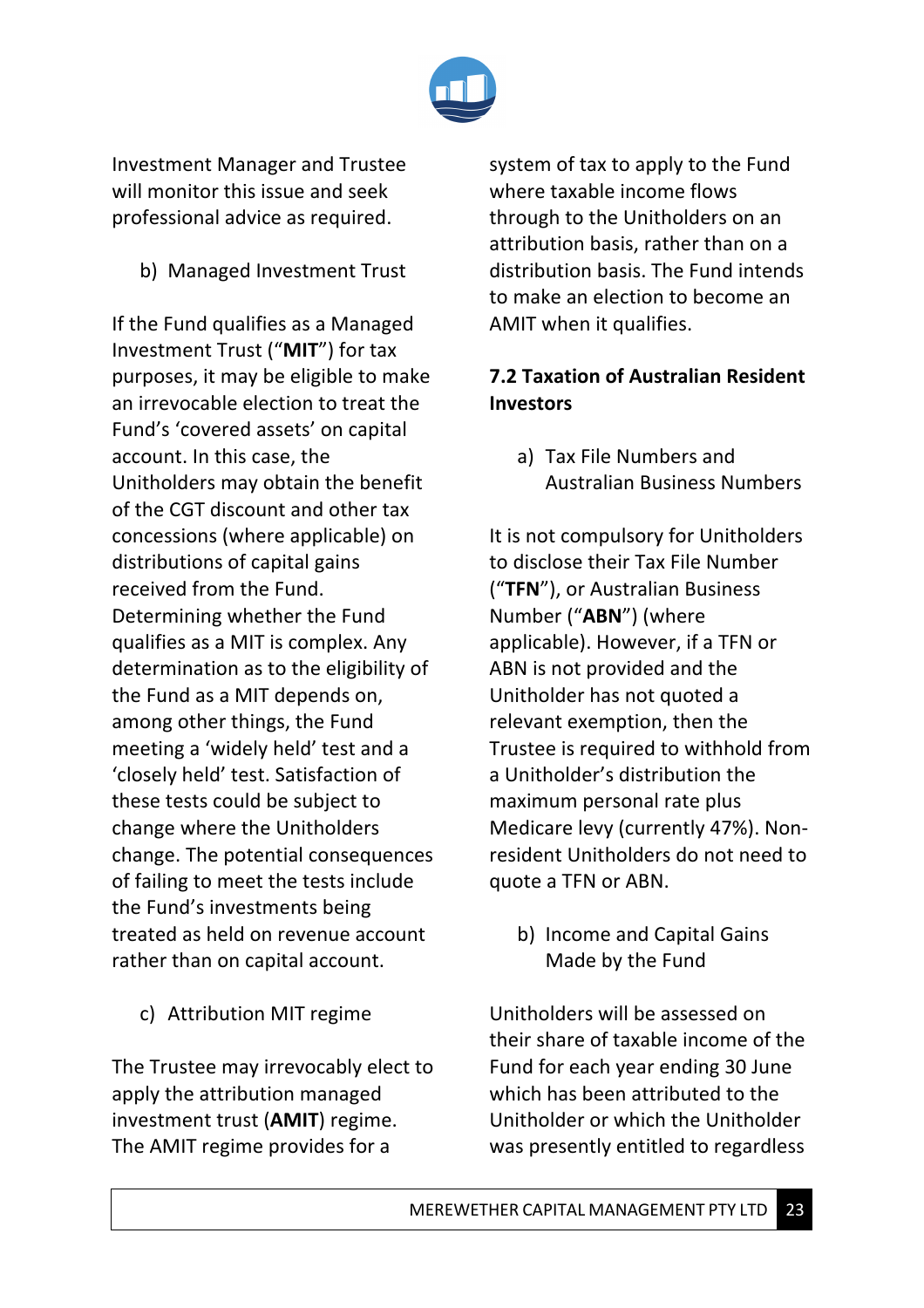

of whether the Unitholder receives the distribution of cash or it is reinvested. Unitholders will be assessed in the year to which the entitlement or attribution relates. Where the Fund invests in non-Australian entities, income from those entities may be taxable to Unitholders on an attribution basis. Any attributed income will be included in the tax distribution statement.

c) Tax Deferred Distributions

Tax deferred distributions can arise in a variety of circumstances and effectively represent the excess of the income distributions made by the Fund over the taxable component of those distributions.

Under current law and administration, tax deferred distributions are not immediately assessable when received by the Unitholder but will reduce the cost base of the Unitholder's Units. If the cumulative total of the tax deferred amounts received by a Unitholder is sufficient to reduce the Unitholder's cost base to nil, any further tax deferred component distributions may give rise to an immediate capital gain to the Unitholder.

### **7.3 Taxation of Non-Resident Unitholders**

The tax rules applying to a nonresident investor differ to those applying to a resident investor. Nonresident investors may also be subject to tax in the country in which they reside but may be entitled to a credit for some or all of the tax deducted in Australia.

Appropriate deductions of Australian withholding taxes will be made from distributions of Australian sourced taxable income for non-resident Unitholders. The rate of withholding tax will depend on the composite of the distribution and on whether the non-resident Unitholder is a resident of a country with which Australia has a Double Tax Agreement. If the Fund is a withholding MIT, non-resident Unitholders in eligible countries may be subject to a 15% nonresident withholding tax on their share of taxable income.

Distributions to non-resident Unitholders from sources wholly outside Australia will generally be exempt from Australian income tax.

Tax credits for any tax paid in Australia may be available in the country in which you are a tax resident. Non-residents seeking to invest in the Fund should obtain tax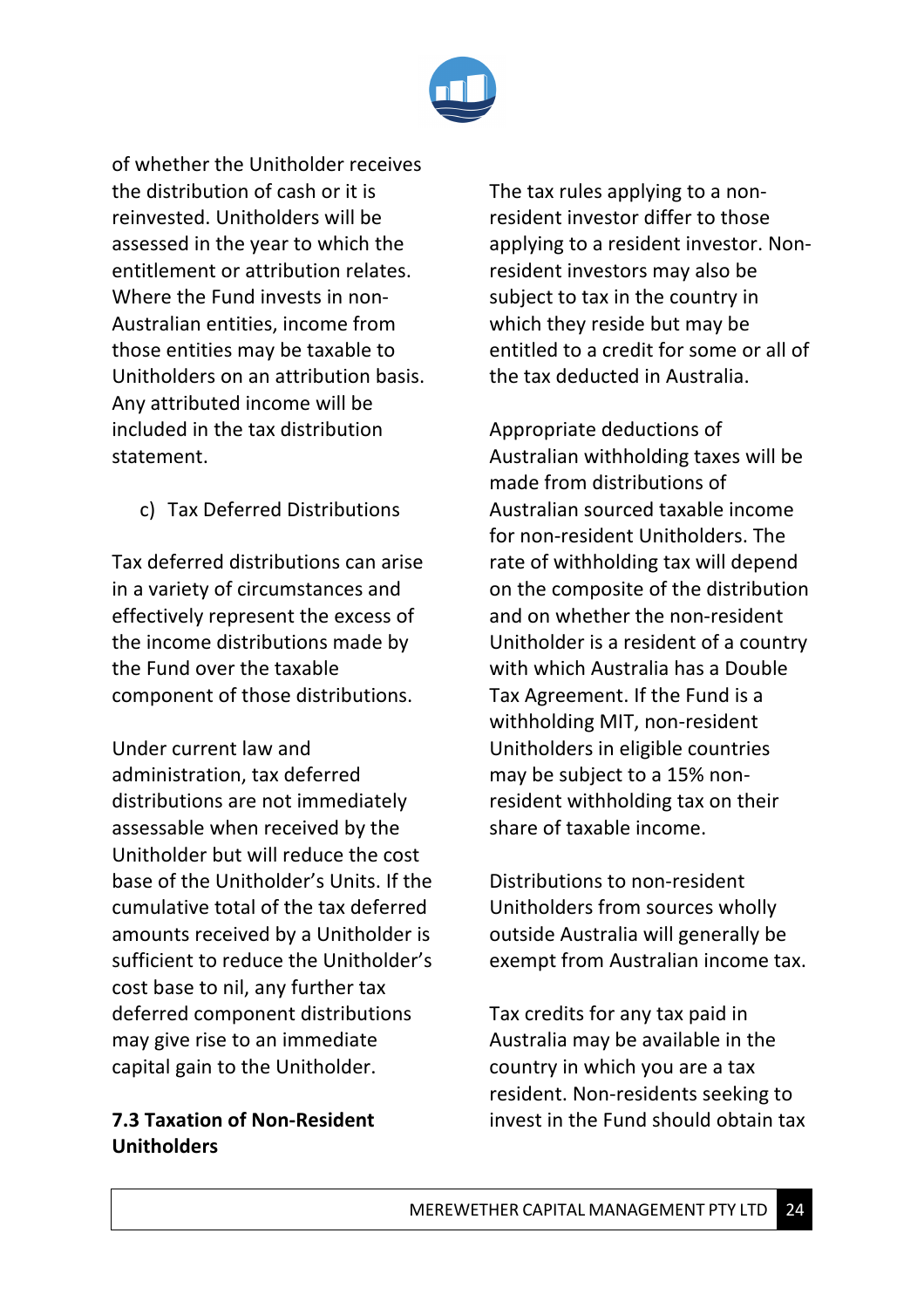

advice about their particular circumstances.

### **7.4 Tax Distribution Statement**

At the end of the Fund's tax year, the Fund will send investors a tax distribution statement, which will include details of the relevant tax information to include on your tax return. It will include details of your share of the Fund's tax law income and can include: net capital gains (such as those that may arise in relation to a full or part disposal of the investments held by the Fund); income derived from the Fund (such as dividend and interest income); franking credits on any franked distributions received by the Fund, attributed income, and an amount of foreign taxes for which the Fund is liable in respect of the foreign income received.

### **7.5 Goods and Services Tax (GST)**

No GST should be payable by Unitholders on acquisition or disposal of Units and no GST should be payable by Unitholders on receipt of cash distributions from the Trust. However, Unitholders may not be entitled to claim full input tax credits in relation to any GST included in any costs incurred in connection with the acquisition and disposal of the Units. In this

regard, Unitholders should obtain their own independent tax advice.

### **7.6 Australian Stamp Duty**

The issue, redemption or transfer of a unitholding in the Trust may result in stamp duty consequences once the Trust holds dutiable property. You should obtain independent taxation advice to confirm the duty consequences.

### **7.7 Foreign Account Tax Compliance Act (FATCA)**

In compliance with the US income tax laws commonly referred to as the Foreign Account Tax Compliance Act ("**FATCA**") and the Intergovernmental Agreement signed with the Australian Government in relation to FATCA, the Fund will be required to provide information to the ATO regarding:

- a. Investors that are US citizens or residents;
- b. Entities controlled by US persons; and
- c. Financial institutions that do not comply with FATCA.

The Fund intends to register for FATCA purposes and to conduct appropriate due diligence (as required). The Trustee may use personal information of the Unitholders in order to comply with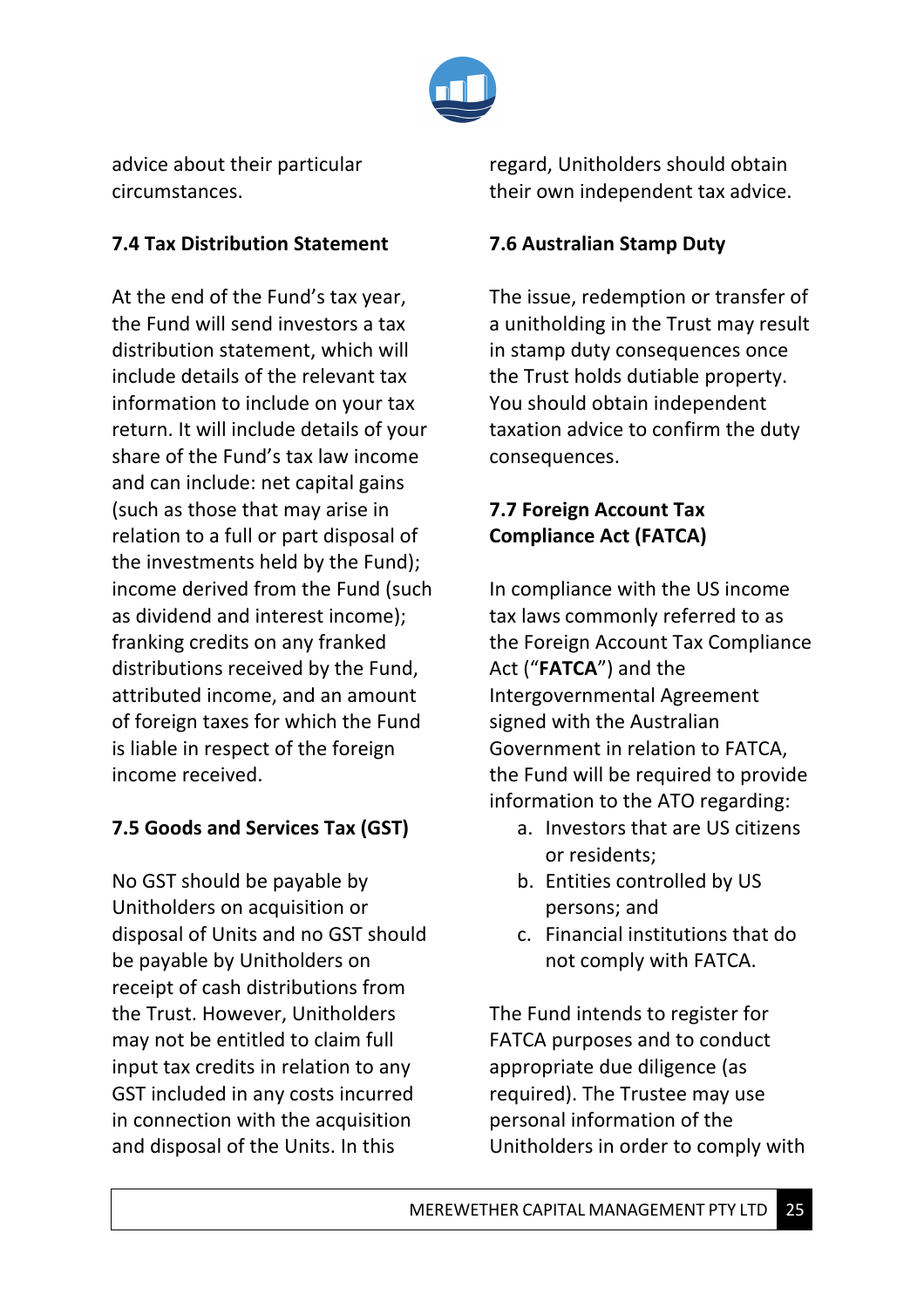

FATCA, and may contact Unitholders if it requires additional information to comply with its FATCA obligations. Where investors of the Fund do not provide adequate information to the Fund, the Fund will also be required to report those accounts to the ATO.

### **7.8 Common Reporting Standard**

The OECD Common reporting Standard for Automatic exchange of Financial Account Information (**CRS**) requires certain institutions to report financial information regarding certain accounts to their local tax authority and to follow related due diligence procedures.

Investors in the Fund may be requested to provide to the Trustee or the Investment Manager certain information and certifications to ensure to ensure the Fund's compliance with the CRS.

Subject to law, the Trustee retains the authority to refuse an application (and return any monies received) for any reason, including where there is a delay or failure to produce the required information.

## **8. Additional Information**

### **8.1 Fund Deed**

The Fund is governed by a trust deed ("**Fund Deed**"). The Fund Deed is a lengthy and complex document. The following is a summary of the Fund Deed. Because the summary is brief, investors should confirm all information by reference to the Fund Deed itself. If you are unsure about anything, you should seek advice from an adviser and examine a copy of the Fund Deed.

The Fund Deed deals with a wide range of matters, including:

- a. Applications for Units and the nature of a Unitholders interest in the Fund;
- b. The term of the Fund and Unitholders' entitlements on winding up;
- c. Distributions;
- d. Further issues of Units;
- e. Transferability of Units;
- f. Redemption of Units;
- g. Powers of the Trustee;
- h. Unitholder rights and meetings;
- i. Unitholders' liability;
- j. The Trustee's fees and indemnities; and
- k. Amendments to the Fund Deed.

The Trustee is not liable to unit holders in contract, tort or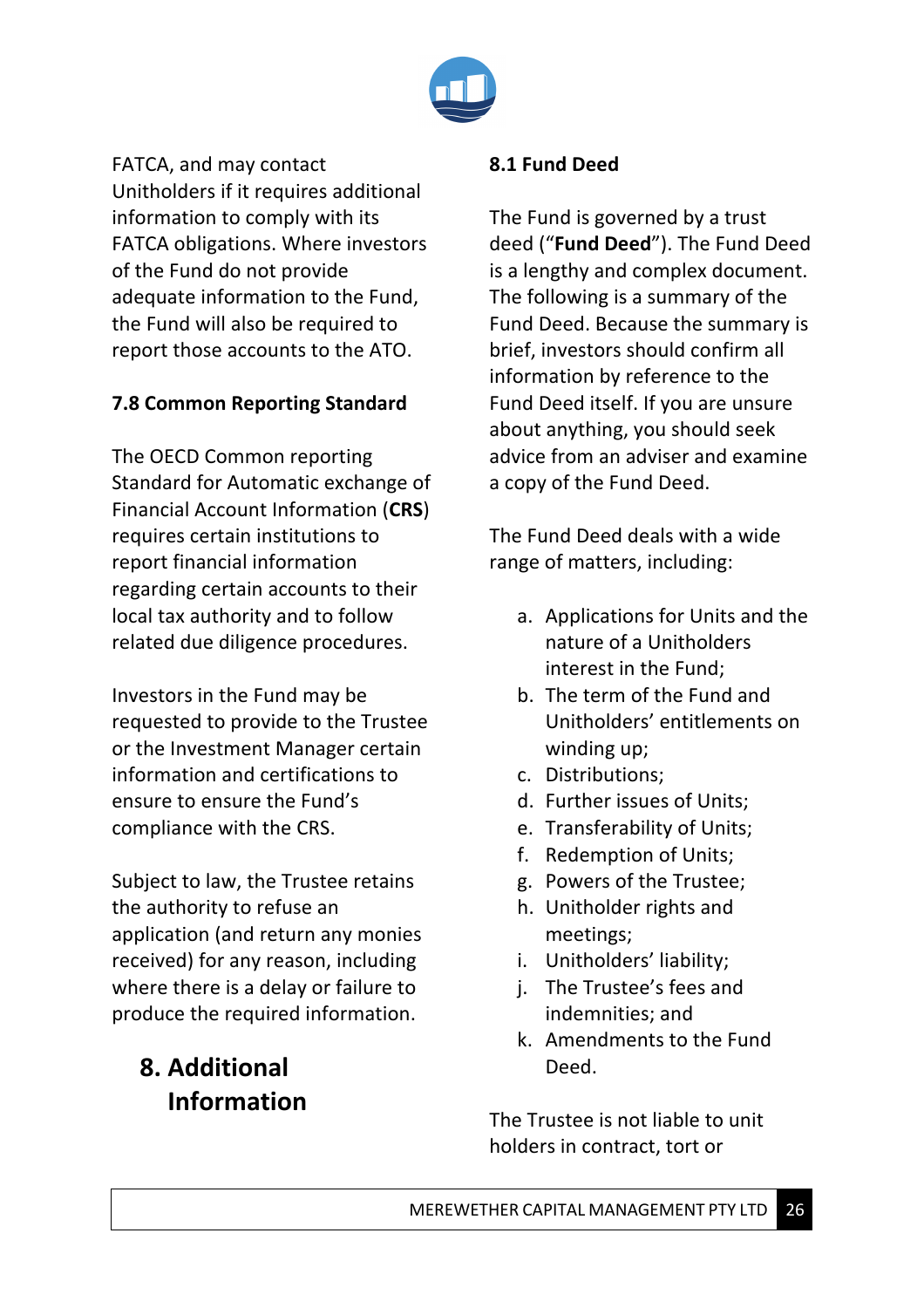

otherwise for any loss suffered in relation to the Fund, except to the extent to which the loss is caused by a failure by the Trustee to properly perform its duties. The Trustee is entitled to be indemnified from the assets of the Fund against all expenses, losses and liabilities that are incurred as a direct or indirect result of anything done or not done under the Deed of the Fund, except in the case of a failure to properly perform its duties.

The Fund Deed allows the Investment Manager to provide Manager Recommendations to the Trustee in respect of the administration and management of the Fund.

### **8.2 Investment Management Agreement**

The Investment Manager has been appointed as exclusive investment manager of the Fund under an investment management agreement ("**Investment Management Agreement**").

The Investment Management agreement sets out the terms of the Investment Manager's appointment and the scope of the services it has agreed to provide to the Fund, which include:

- a. Responsibility for the day-today control of the Fund;
- b. Determining and reviewing the Fund's investment objectives;
- c. Identifying potential investments for the Fund and executing investment transactions; and
- d. Monitoring the Fund's portfolio.

The Investment Management Agreement sets out the terms of the fees payable to the Investment Manager and will continue indefinitely, unless terminated by the parties.

The Trustee may terminate the agreement upon giving 6 months prior written notice, where directed to do so by Unitholders in accordance with the terms of the Fund Deed. Whereas the Investment Manager, may terminate the agreement upon giving 90 days' prior written notice. Either party may terminate immediately in the event of a material breach by the other party (subject to a 40-day remedy period) or where the other party suffers an Insolvency Event.

The Trustee has indemnified the Investment Manager on behalf of the Fund against all loss that the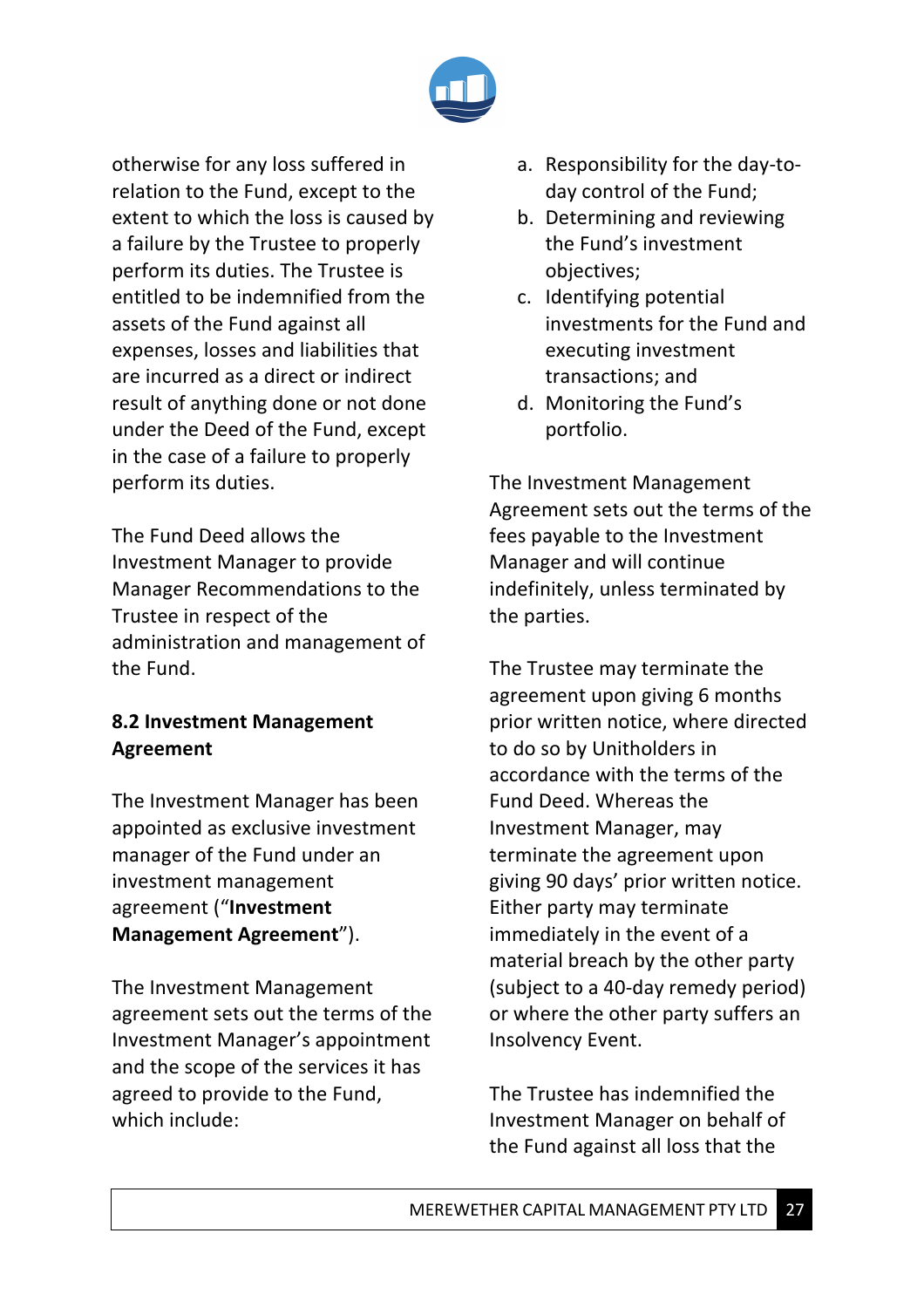

Investment Manager suffers or incurs from, or in connection with, the performance of its obligations to the Fund, except for loss caused by any material breach, gross negligence, fraud of dishonesty of the Investment Manager.

The Investment Manager provides a reciprocal indemnity to the Trustee against all loss that the Trustee or Unitholders suffer or incur to the extent caused by the any material breach of the Investment Manager Agreement by the Investment Manager, or the gross negligence, fraud of dishonesty of the Investment Manager, except (in each case) to the extent such loss is caused or materially contributed to by any material breach, gross negligence, fraud or dishonesty of the Trustee.

In addition to the above, the Investment Manager has agreed to report to the Trustee on a periodic basis and to obtain certain insurances.

### **8.3 Administration Agreement**

The Trustee and Administrator have entered into an Administration Agreement dated 4th November 2021 whereby the Trustee delegates certain administrative, accounting, registrar, transfer

agency functions and the custody of the Fund's assets to the Administrator, subject to the overall supervision of the Fund's Trustee. The Administrator is entitled under the Administration Agreement to be paid a fee for the services it provides to the Fund.

### **8.4 Communications with Investors**

The Investment Manager will provide investors with a monthly report detailing the investment performance of the Fund. Investors are welcome to reach out to the Investment Manager with any questions or a general discussion at any time – the door is always open.

### **8.5 Complaints**

Any complaints should be directed to Evolution Trustees via email info@evolutiontrustees.com.au. Complaints will be dealt with in accordance with Trustees complaints handling process available here: www.evolutiontrustees.com.au.

### **8.6 Anti-Money Laundering**

As part of the Trustee's responsibility for the prevention of money laundering and counterterrorism, the Trustee, the Investment Manager and the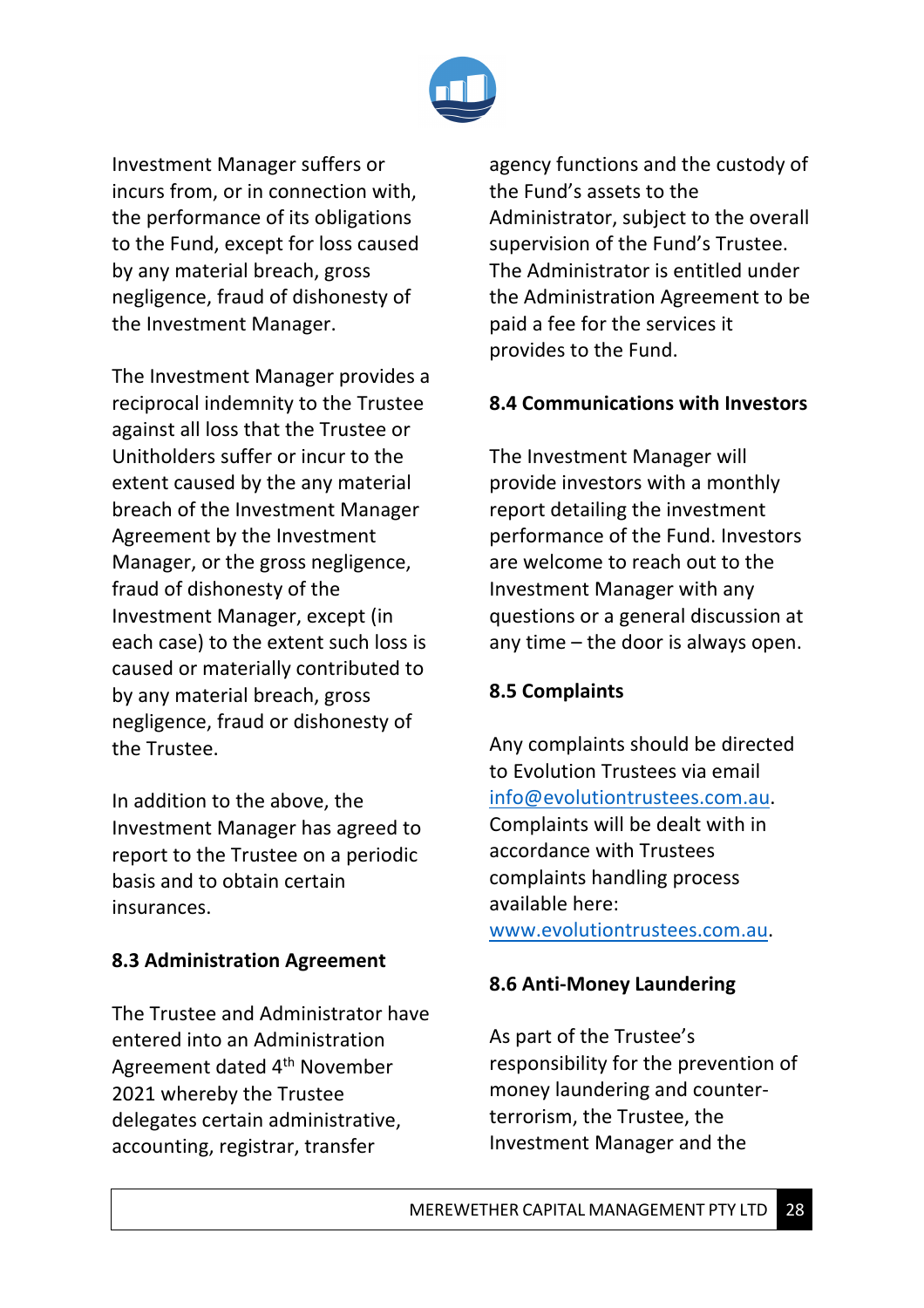

Administrator, or any of their respective subsidiaries, affiliates, directors, officers, shareholders, employees, agents, and permitted delegates will require a detailed verification of the applicant's identity and provide the source of the payment from any person delivering a completed application form.

In Australia, money laundering and terrorist financing is a criminal offence. The Administrator will request verification of identity from all prospective investors to the extent required under the Trustee's Know Your Customer ("**KYC**") identification policy. Investors are required to send the completed application form and KYC identification information to the Administrator. The Administrator will notify you if additional proof of identity is required. Failure to provide the necessary evidence may result in applications being rejected or in delays in the issuance of Units. The Trustee, the Investment Manager, and the Administrator, and each of their respective subsidiaries, affiliates, directors, officers, shareholders, employees, agents, and permitted delegates will be held harmless and will be fully indemnified by a potential investor against any loss arising as a result of a failure to process an application if

such information has not been satisfactorily provided by the applicant.

By subscribing for Units, applicants acknowledge that the Trustee may be required by law to provide information about them, or to file suspicious transaction reports to regulators.

### **8.7 Privacy**

In applying to invest, you are providing the Trustee and the Investment Manager with certain personal details (your name, address etc). The Trustee uses this information to establish and manage that investment for you. The Trustee and Investment Manager may also contact you by phone, letter or email to request business intelligence that may assist with the Fund's strategy. You are not bound to supply any information.

Under the *Privacy Act 1988* (Cth), you can access personal information about you that is held by the Trustee, except in limited circumstances. Please let the Trustee know if you think the information is inaccurate, incomplete or out of date. You can also inform the Trustee at any time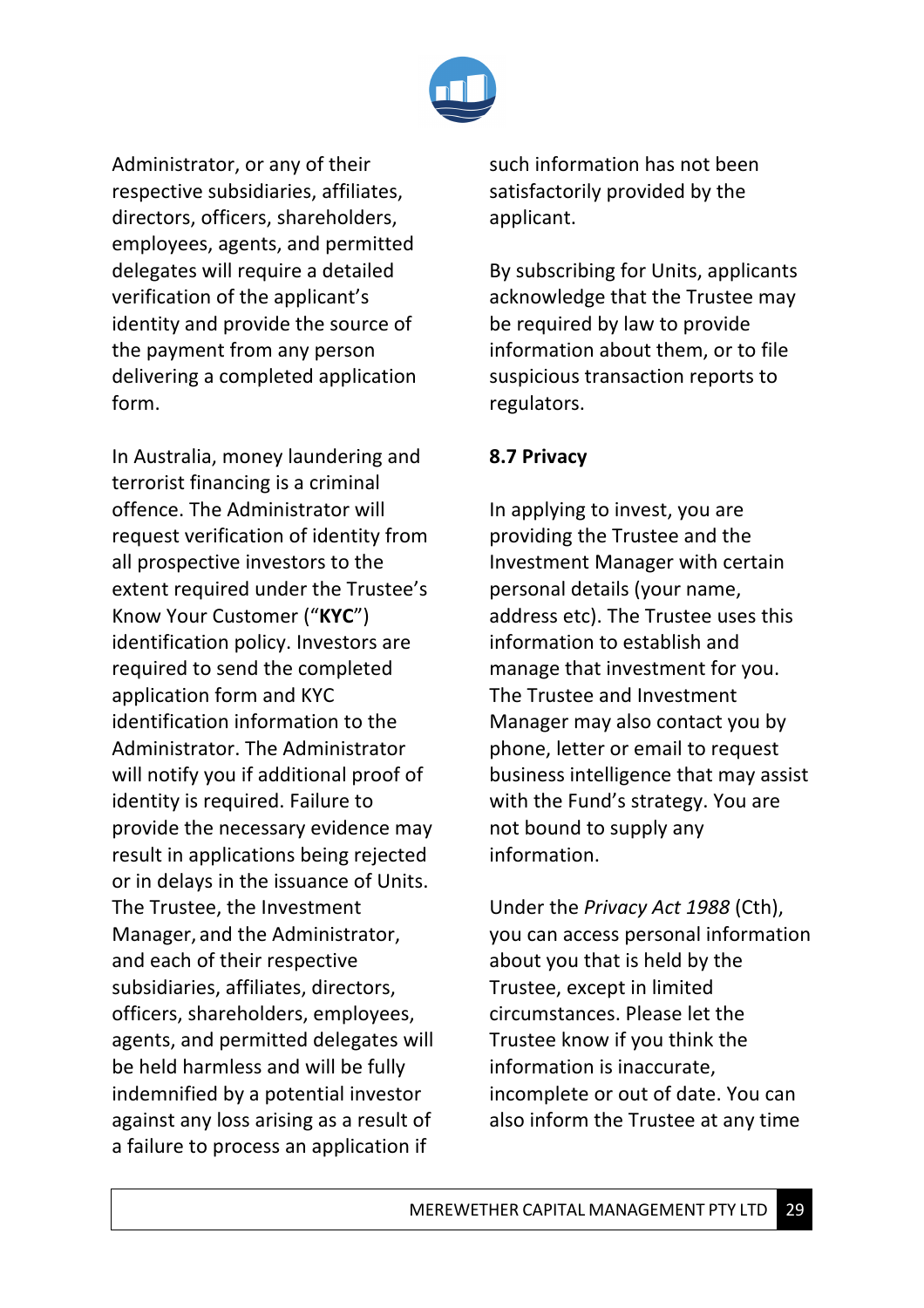

not to pass on your personal information by advising it in writing.

If you do not provide the Trustee with your contact details and other information, then it may not be able to process your application to invest.

Under various laws and regulatory requirements, the Trustee may be required to pass-on certain information to other organisations, such as the Australian Tax Office or the Australian Transaction Reports and Analysis Centre ("**AUSTRAC**").

By applying to invest, you give the Trustee and the Investment Manager permission to pass information they hold about you to other companies, which are involved in helping them administer the Fund, or where they require it for compliance with the *Anti-Money Laundering and Counter-Terrorism Financing Act 2006* (Cth), or in connection with the holding of Application Money. The Trustee may also use your information to provide you with details of future investment offers made by it or the Manager.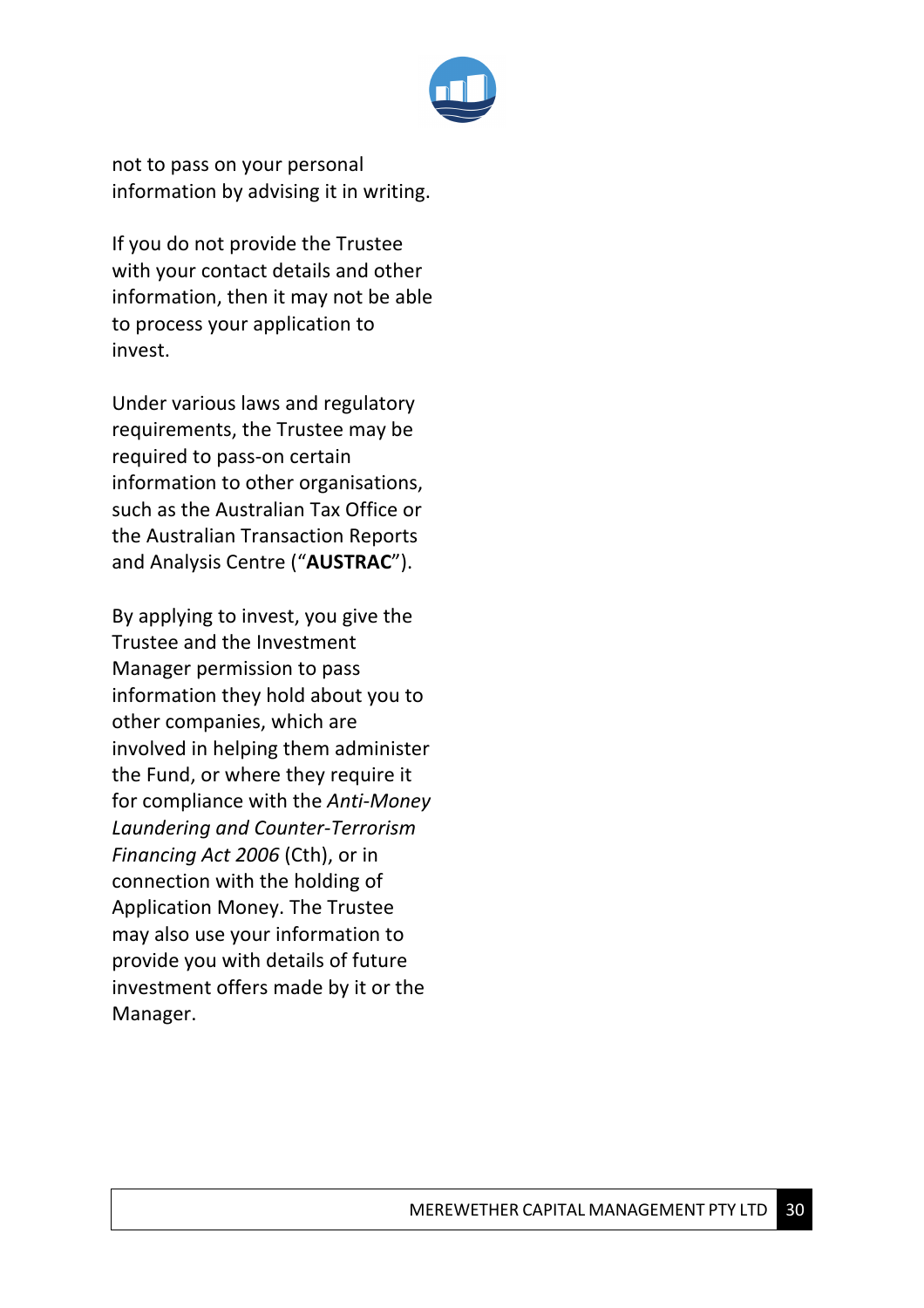# **9.Glossary**

Capitalised terms in this Information Memorandum have the meaning given to them in the Fund Deed and unless the context otherwise requires:

| <b>Administration</b><br><b>Agreement</b> | Administration Agreement between the Trustee and<br>the Administrator dated 4 <sup>th</sup> November 2021.                                                                                                                               |
|-------------------------------------------|------------------------------------------------------------------------------------------------------------------------------------------------------------------------------------------------------------------------------------------|
| Administrator                             | <b>Mainstream Fund Services Pty Ltd</b>                                                                                                                                                                                                  |
| <b>AFSL</b>                               | <b>Australian Financial Services Licence</b>                                                                                                                                                                                             |
| <b>Application Form</b>                   | The application form included in or accompanied by<br>this IM.                                                                                                                                                                           |
| <b>ASIC</b>                               | <b>Australian Securities and Investments Commission</b>                                                                                                                                                                                  |
| <b>Buy/Sell Spread</b>                    | The estimated costs to acquire or dispose of<br>underlying investments due to money in or out of the<br>Fund. These costs are paid to the Fund, not the<br>Trustee nor the Investment Manager. Currently, the<br>cost is 0.25% each way. |
| <b>Business Day</b>                       | A day on which banks are open for business in New<br>South Wales, except a Saturday, Sunday or public<br>holiday.                                                                                                                        |
| <b>Corporations Act</b>                   | Corporations Act 2001 (Cth)                                                                                                                                                                                                              |
| <b>Evolution Trustees</b>                 | <b>Evolution Trustees Limited</b>                                                                                                                                                                                                        |
| <b>Fund</b>                               | Merewether Capital Inception Fund                                                                                                                                                                                                        |
| <b>Fund Deed</b>                          | The trust deed of the Fund dated 11 October 2021, as<br>amended from time to time.                                                                                                                                                       |
|                                           | High Water Mark (HWM) The HWM or, as applicable, Units or a Unit class (i.e.<br>the relevant series) in the financial year in which the<br>Unit is issued is the Subscription Price of that Unit.                                        |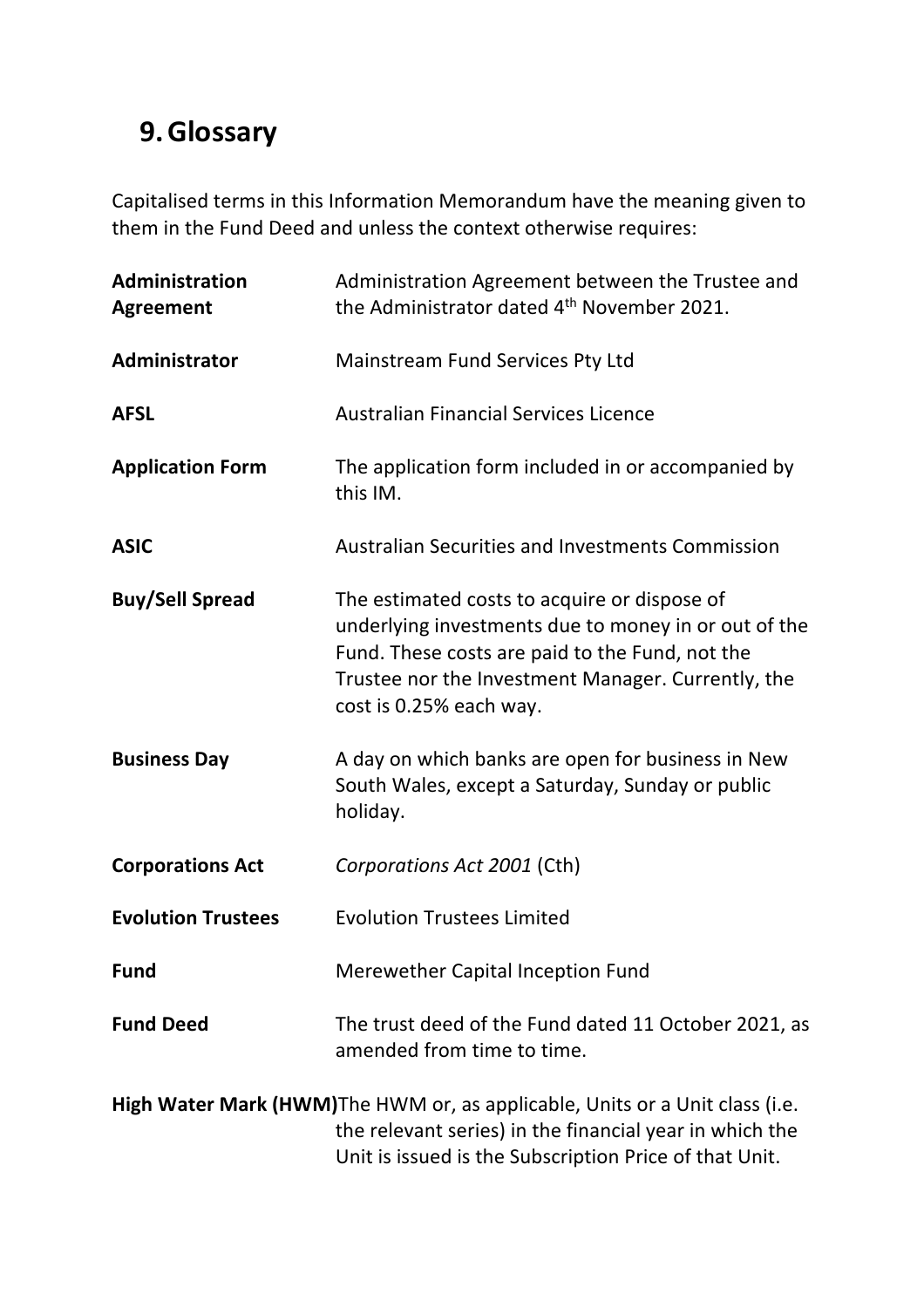

|                                                     | For subsequent financial years, the HWM is the<br>greater of:<br>1) The highest of the Net Asset Value per Unit<br>(after deduction of any performance fee)<br>for the previous 12 quarters; and<br>2) The Subscription Price of the Unit |
|-----------------------------------------------------|-------------------------------------------------------------------------------------------------------------------------------------------------------------------------------------------------------------------------------------------|
| IM                                                  | this Information Memorandum                                                                                                                                                                                                               |
| <b>Investment Manager</b>                           | Merewether Capital Management Pty Ltd                                                                                                                                                                                                     |
| Investment<br><b>Management</b><br><b>Agreement</b> | Investment Management Agreement between the<br>Trustee and the Investment Manager dated 12<br>October 2021.                                                                                                                               |
| <b>Mainstream</b>                                   | <b>Mainstream Fund Services Pty Ltd</b>                                                                                                                                                                                                   |
| <b>Merewether Capital</b>                           | Merewether Capital Management Pty Ltd                                                                                                                                                                                                     |
| <b>Net Asset Value</b>                              | The value of the Fund's assets less the value of the<br>Fund's liabilities as determined by the<br>Trustee/Administrator.                                                                                                                 |
| <b>Offer</b>                                        | The offer under this IM to acquire Units in the Fund.                                                                                                                                                                                     |
| <b>Performance period</b>                           | Each period of three months ending on, March 31,<br>June 30, September 30 and December 31 in each<br>year.                                                                                                                                |
| <b>Qualifying Investor</b>                          | A wholesale client as defined in section 761G (7) of<br>the Corporations Act or a sophisticated investor as<br>defined in the section 761GA of the Corporations Act.                                                                      |
| <b>Redemption Price</b>                             | The Unit price of Units on withdrawal minus the sell<br>spread                                                                                                                                                                            |
| <b>Series</b>                                       | The series into which Units are divided to calculate<br>the performance fee in respect of a Unit.                                                                                                                                         |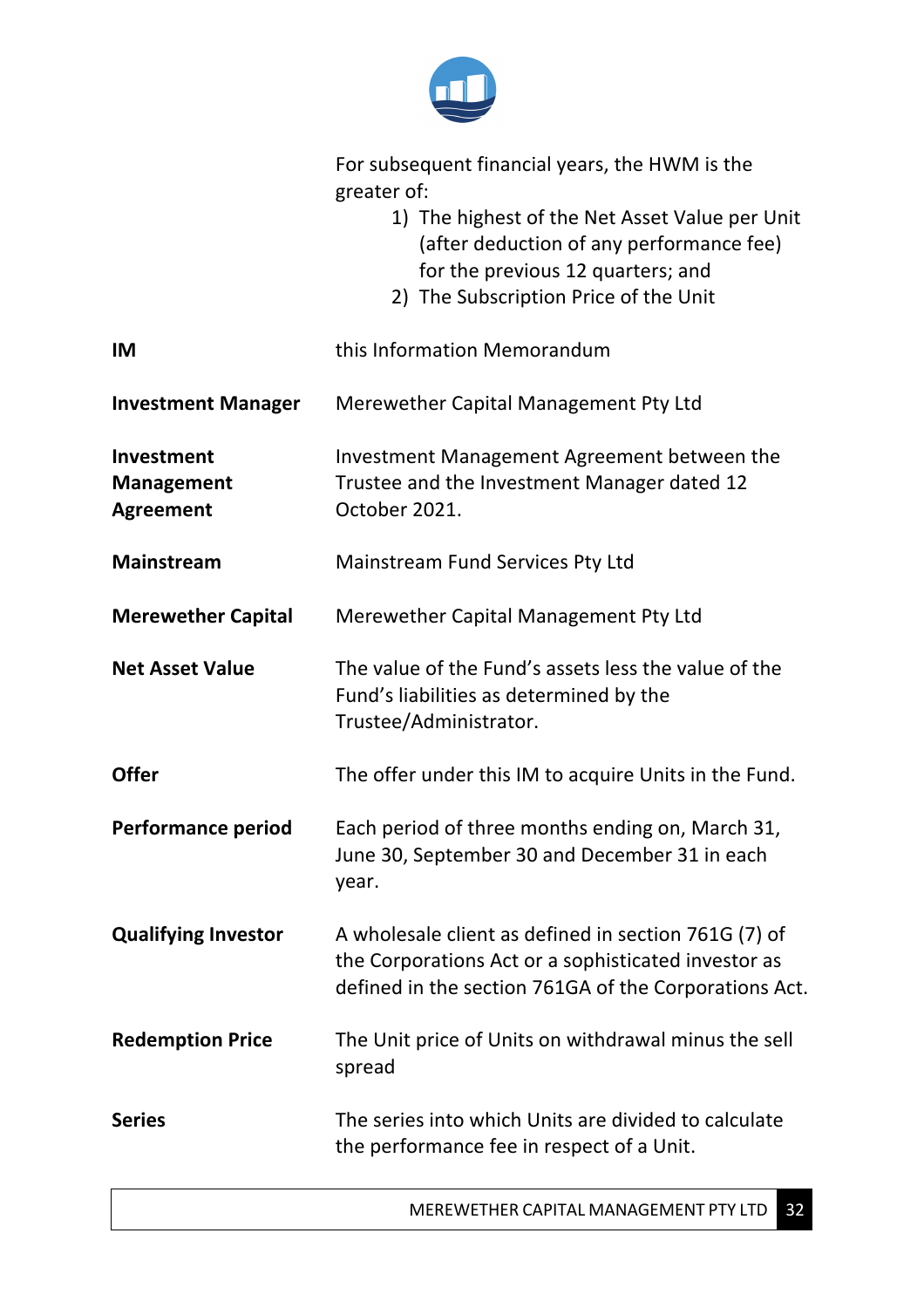

| <b>Subscription Day</b>   | The first Business Day of a quarter or, for applications<br>of \$500,000 or more, the third Business Day after the<br>Business Day on which application monies are<br>received. |
|---------------------------|---------------------------------------------------------------------------------------------------------------------------------------------------------------------------------|
| <b>Subscription Price</b> | The Unit price of Units upon issue plus the buy<br>spread.                                                                                                                      |
| <b>Trustee</b>            | <b>Evolution Trustees Limited</b>                                                                                                                                               |
| Unit                      | A fully paid Unit in the Fund                                                                                                                                                   |
| Unitholder or Investor    | A person who has acquired Units.                                                                                                                                                |